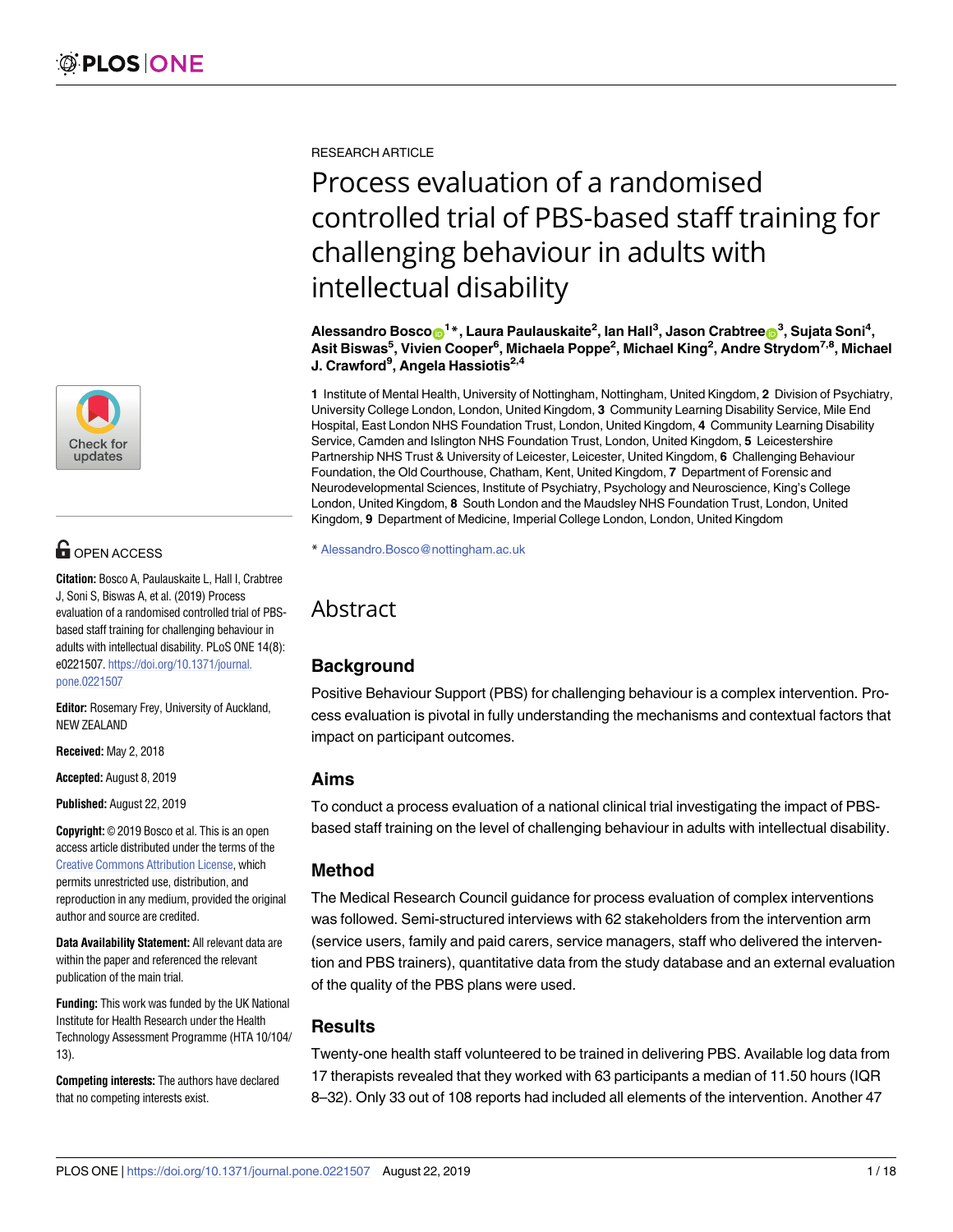<span id="page-1-0"></span>reports had some elements of the intervention. All PBS plans were rated weak, indicating insufficient quality to impact challenging behaviour. Stakeholders reported an appreciation of PBS and its potential to impact quality of care and engagement with the participant. However, they also identified important challenges including managing PBS-related caseloads, paid carer turnover and service commitment to the delivery of PBS.

#### **Conclusions**

PBS-based staff training was well received, but therapists found it difficult to undertake all the elements of the intervention in routine care. Implementing a workforce training strategy is important to better define the active components of PBS, and resource implications if the intervention is no better than usual care.

## **Introduction**

Between 10–15% of people with intellectual disability (ID; a lifelong condition manifesting during early development) engage in behaviours that challenge [\[1,](#page-15-0) [2](#page-15-0)]. Individuals with ID have significantly increased vulnerability to biological, psychological and environmental stressors compared to the general population [\[3\]](#page-15-0). A reduced ability to cope with these stressors makes individuals with ID more likely to engage in challenging behaviour  $[3, 4]$  $[3, 4]$  $[3, 4]$  $[3, 4]$ . Challenging behaviours are remitting and relapsing, and maybe of intensity, duration and frequency that not only negatively impact the life of individuals with ID but also of those who support them [\[5](#page-15-0), [6](#page-15-0)].

Positive Behaviour Support (PBS) is a therapeutic framework which involves a number of evidence-based interventions appropriate to the needs of the individual. It is a first line approach in supporting individuals with ID who display challenging behaviour in the UK and elsewhere  $[7-10]$ . It consists of multiple interacting elements (including identification of the function of challenging behaviour) and multiple agents that are required for its implementation (such as direct care staff and professionals). An important constituent element is Applied Behaviour Analysis [\[11\]](#page-15-0). An overarching objective of PBS is to enhance quality of life by understanding the function of challenging behaviours leading to personalised interventions for family and paid carers about how to prevent and/or reduce the occurrence of such behaviours [[11](#page-15-0)].

Support for the efficacy of staff-training in PBS primarily comes from design  $N = 1$  experimental or uncontrolled studies, with there being a limited number of RCTs that examine its clinical and cost effectiveness [[12](#page-15-0), [13](#page-15-0)]. One pilot RCT found that PBS is effective in reducing challenging behaviour when delivered by specialist behavioural teams compared to standard multidisciplinary community intellectual disability teams [\[14\]](#page-15-0). However, this type of care is often unavailable [[15](#page-15-0)]. Therefore, in order to increase access to Positive Behaviour Support, training carers and frontline staff in its delivery is an essential and necessary approach. There is preliminary evidence from a systematic review, indicating a significant reduction in challenging behaviour among individuals with ID in the presence of PBS-based staff training interventions [[16](#page-15-0)].

For the purposes of this paper however, we describe PBS as a complex intervention, considering it as one therapeutic entity, which consists of different elements. Complex interventions occur in environments whereby multiple interacting factors could impact on the delivery of the intervention and on its effectiveness (e.g. multiple agents involved in the delivery of care) [\[17,](#page-15-0) [18,](#page-16-0) [19\]](#page-16-0). Therefore, the evaluation of the processes involved when delivering PBS is pivotal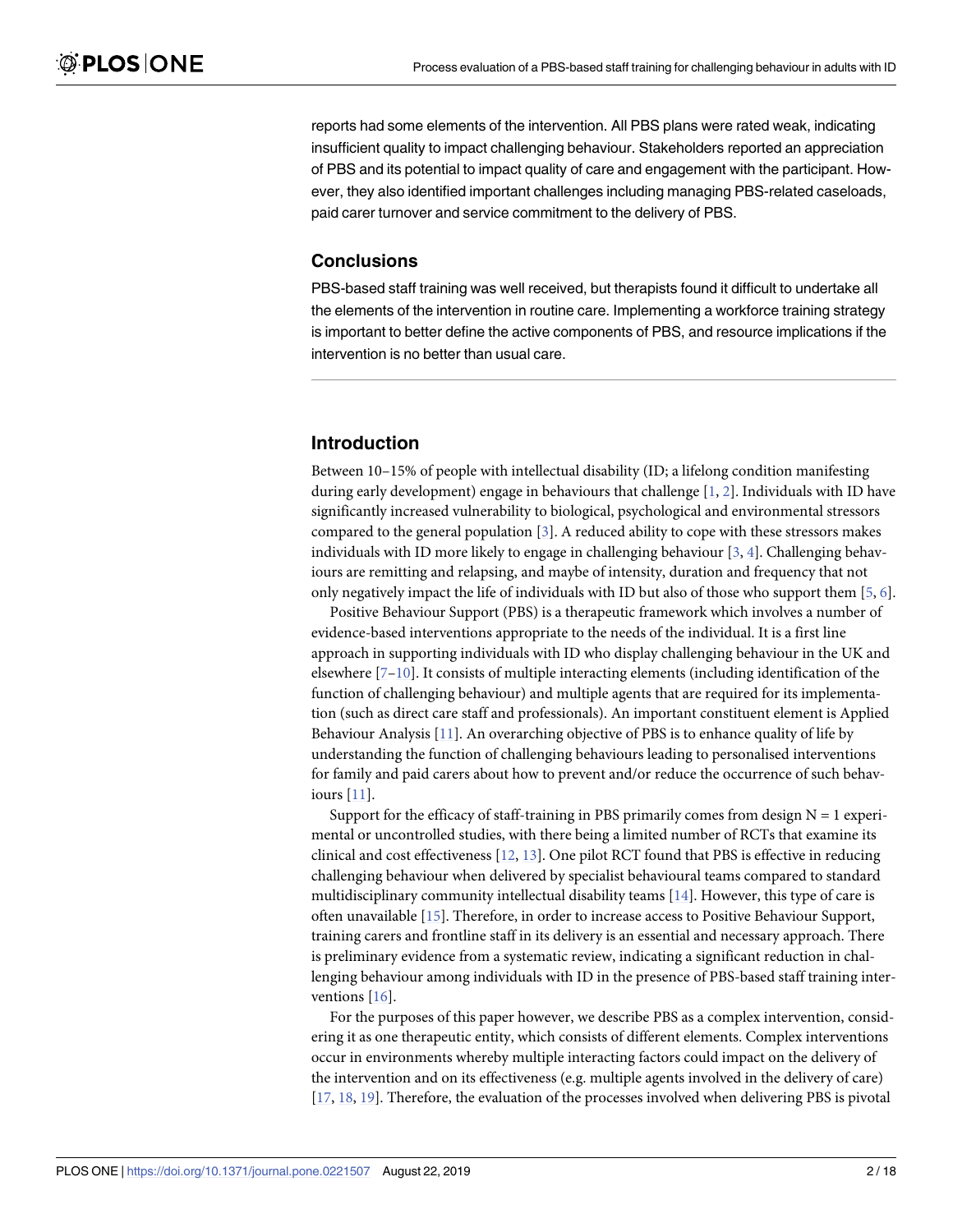<span id="page-2-0"></span>in better understanding which characteristics of the intervention are associated with high fidelity and sustainable delivery and which may act as barriers [[20](#page-16-0)]. The Medical Research Council (MRC) framework for process evaluation of complex interventions recommends investigating the intervention context, implementation and mechanisms in order to provide additional context especially where findings show that interventions have not been effective above and beyond usual care [\[21\]](#page-16-0).

Although deemed important, to date no process evaluation has been conducted for this type of intervention to highlight which mechanisms may be associated with patient outcomes. Partly, this is due to the process evaluation being introduced relatively recently as a component of clinical trials and partly due to the small numbers of randomised controlled trials in the field of intellectual disabilities and interventions in particular. It is also to be acknowledged, that process evaluation may help better design future RCTs for the management of challenging behaviour in adults with ID [\[22\]](#page-16-0). The clinical trial started a year after the Winterbourne scandal exposed the poor care and abuse perpetrated on adults with ID who displayed challenging behaviour in an inpatient facility in England [\[23\]](#page-16-0). During the three years of the study, the care of people with ID underwent gradual changes driven by strong family and patient advocacy and the Government response to address long term systemic failures in the care of people with ID  $[24-27]$ . Services who participated in this trial were located in England covering semirural, rural and urban areas. A median of 500 service users were registered with each of the services which took part in the study and a median of 23 full-time health care staff were employed by those services [\[28\]](#page-16-0). The study found that there was no significant difference in the reduction of challenging behaviour between the intervention and treatment as usual groups over 12 months [\[28\]](#page-16-0).

The aim of the process evaluation, employing the MRC framework for process evaluation of complex interventions, was to investigate the implementation (i.e. the training and delivery of PBS) through analysis of (i) fidelity (i.e. the extent to which PBS following staff training was implemented and delivered as planned), (ii) dose (i.e. how much of PBS was delivered), (iii) reach (i.e. the number of participants receiving PBS), and (iv) adaptations (i.e. the extent to which PBS was tailored to participants). A further aim was to explore the contextual factors that might influence the outcome of the intervention and identify the different mechanisms of the PBS-based staff training that may lead to the present outcomes. For clarity, in this paper we used the terms 'PBS trial' to differentiate between the clinical effectiveness which has been reported elsewhere [[28\]](#page-16-0), and 'process evaluation', reported here which has evaluated the implementation, the mechanisms of impact and context of the intervention delivery and implementation.

## **Materials and methods**

#### **PBS trial**

Twenty-three community ID services (total  $N = 246$  people with ID and challenging behaviour) in England, UK, were randomly allocated to either the intervention  $(N = 11)$  condition or treatment as usual  $(TAU; N = 12)$  condition. Twenty-six volunteer health staff in the intervention condition were trained in PBS approaches (see main PBS trial paper for further methodological detail [\[28\]](#page-16-0). The staff who trained in PBS approaches, hence referred to as therapists, came from a number of professional backgrounds (11 nurses, 5 occupational therapists, 5 psychiatrists, 2 speech and language therapists, 1 clinical psychologist, 1 assistant psychologist and 1 social worker). The PBS trial received ethical approval by the National Research Ethics Service Committee London-Harrow (reference 12/LO/1378). All participants who had capacity provided written consent before participation in the trial; family or nominated consultees gave assent for those participants without capacity.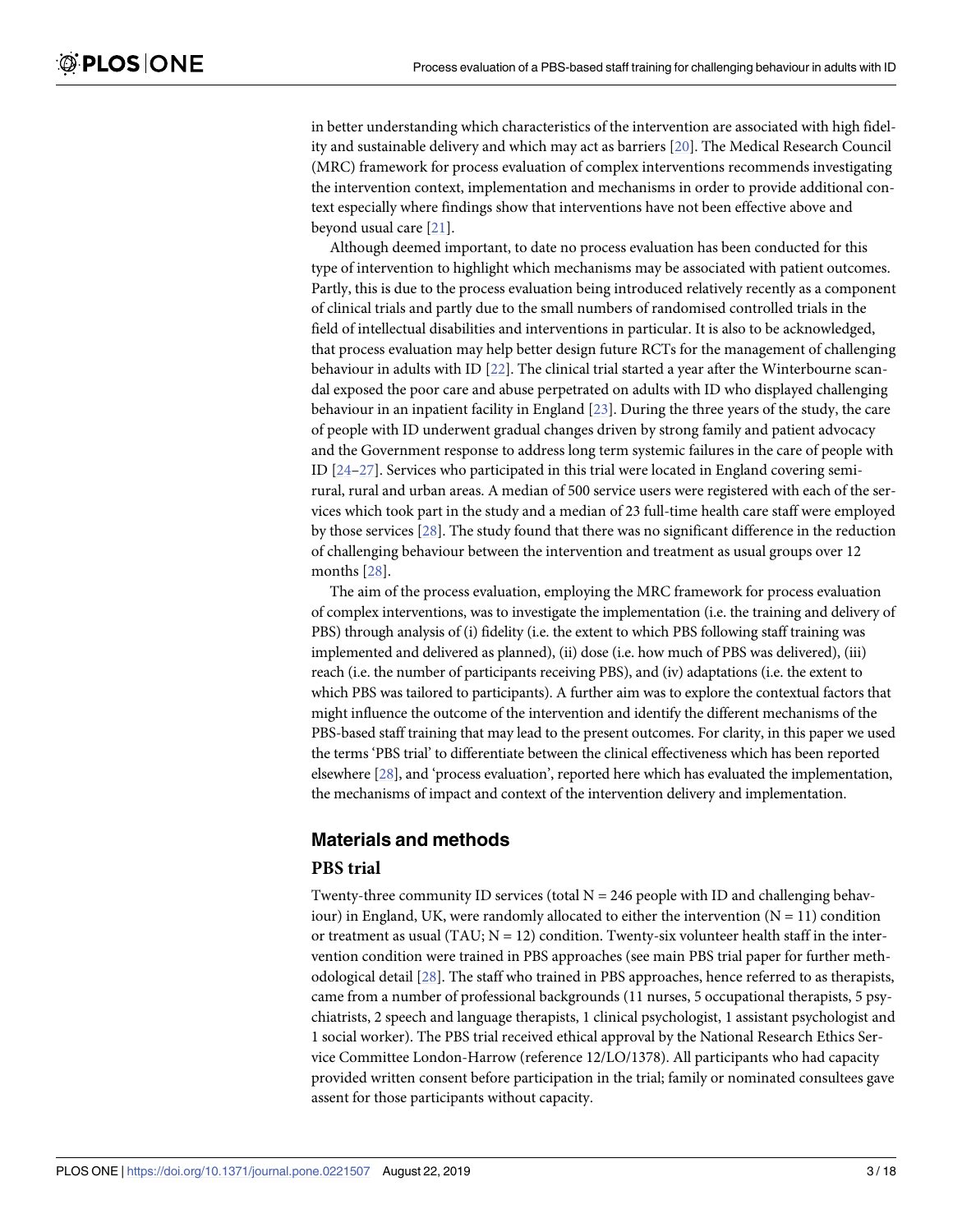<span id="page-3-0"></span>Participants in the intervention group received PBS as well as treatment as usual (TAU). The latter was defined as routine care that is available within the community ID services including multidisciplinary input from a variety of health and social care professionals, e.g. psychiatrists, psychologists, nursing.

#### **Process evaluation–Implementation study**

Stakeholders taking part in the qualitative interviews were derived from the main trial [[28](#page-16-0)]. This included participants with mild to moderate ID and verbal ability, family and paid carers, service managers and therapists. We also used data regarding reach and dose of therapy collected as part of the clinical effectiveness study.

In order to illustrate how the PBS-based training might work and produce the anticipated outcomes, we developed a logic model adapted from the Kirkpatrick's Four-Level Training Evaluation Model (1959) [[29](#page-16-0)]. The model was also used as a reference framework to gather participants' views about the quality and effectiveness of the intervention that they received and this has been reported elsewhere [[30](#page-16-0)].

The logic model levels are:

- 1. Inputs- this domain describes what has to be in place in order for the PBS-based staff training and associated interventions to take place.
- 2. Processes- this domain describes the delivery of the training and the implementation of the intervention.
- 3. Actions- the domain establishes the key elements of the PBS-based training intervention which need to be implemented in order to produce the study outcomes.
- 4. Results- the domain outlines the anticipated outcomes of the intervention.

The outcomes of the process evaluation were assessed using qualitative semi-structured interviews with stakeholders who took part in the study. In addition, quantitative data from the study database was used as well as an external independent evaluation of the quality of PBS plans. The PBS plans (a central output of the PBS-based training) are developed from what has been learnt from the functional assessment or analysis of the behaviour. They detail the approaches that family or paid carers should take to adapt the environment and support participants to develop alternative skills and behaviours to replace challenging behaviour.

#### **Independent quality assessment**

An independent assessor (Board Certified Behaviour Analyst and Associate Fellow of the British Psychological Society with 35 years of experience) assessed the quality of PBS plans developed by the therapists in the study. The Behaviour Intervention Plan Quality Evaluation Scoring Guide II (BIP-QE II) was applied to examine whether the 12 key domains of behaviour plan were present in the plans [\(Table](#page-4-0) 1) [\[31\]](#page-16-0). Each of the 12 key domains was given a score of 0 (no information), 1 (some information) or 2 (all necessary information). Higher scores on the BIP-QE II indicate an increased likelihood that a behaviour plan and the interventions or approaches contained within it would be implemented with fidelity [[31](#page-16-0)].

#### **Mechanisms of impact and contextual factors study**

Data for the mechanisms of impact and contextual factors study derived from individual semistructured interviews with a purposive sample of 13 participants with intellectual disability who had sufficient verbal ability, 11 family carers, 10 paid carers, 12 service managers, 12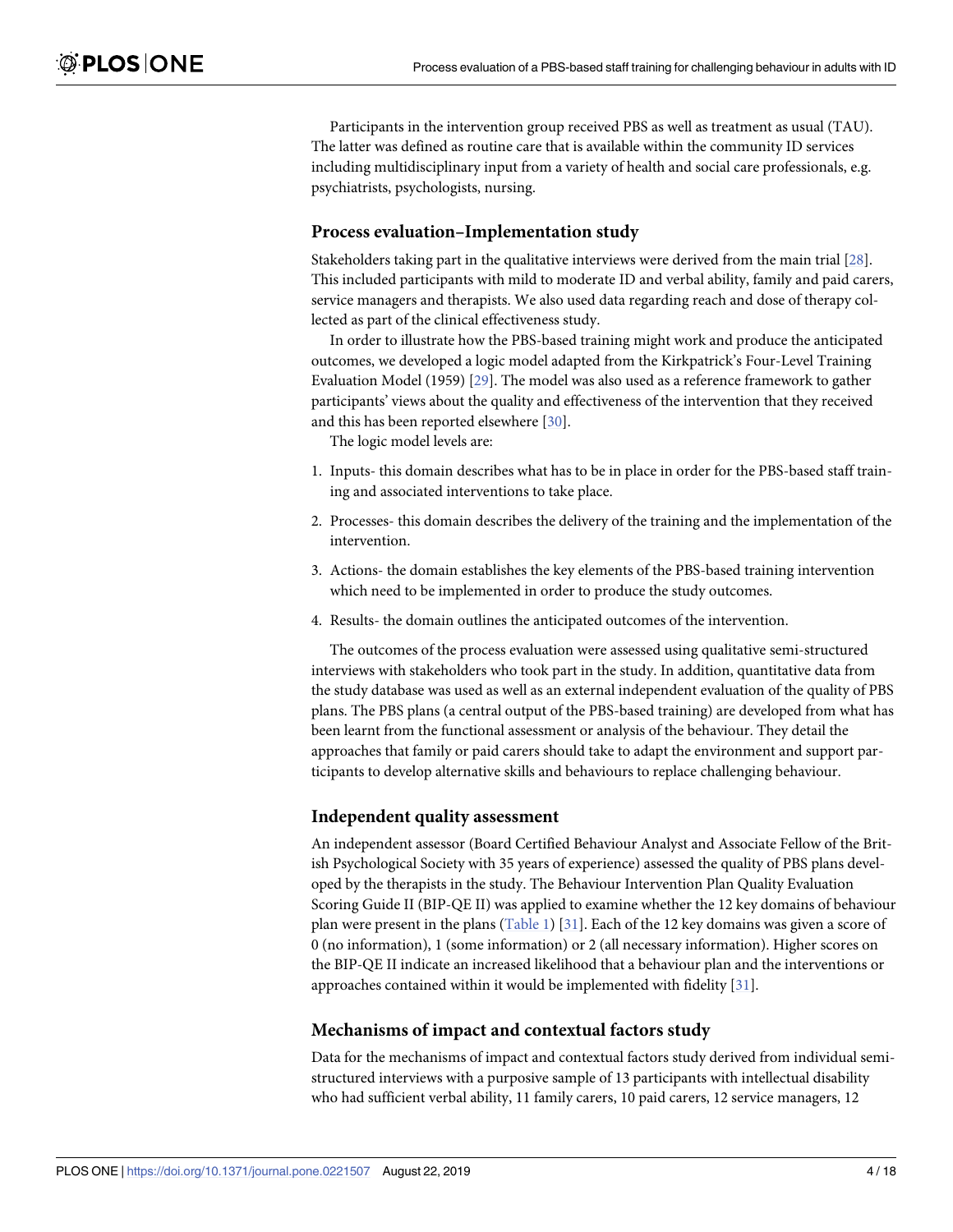#### <span id="page-4-0"></span>**[Table](#page-3-0) 1. Behaviour intervention plan quality evaluation.**

| <b>Elements of evaluation</b>                              |                                                                                                                    |
|------------------------------------------------------------|--------------------------------------------------------------------------------------------------------------------|
|                                                            | A. Challenging behaviour is identified in observable and measurable terms                                          |
| B. Predictors/triggers of challenging behaviour            |                                                                                                                    |
| C. Analysis of what supports challenging behaviour         |                                                                                                                    |
| D. Environmental changes that eliminates problem behaviour |                                                                                                                    |
| E. Predictors related to function of challenging behaviour |                                                                                                                    |
| F. Function related to replacement behaviours              |                                                                                                                    |
| G. Teaching strategies                                     |                                                                                                                    |
| H. Reinforcement for positive behaviour                    |                                                                                                                    |
| I. Reactive strategies                                     |                                                                                                                    |
| J. Goals and objectives                                    |                                                                                                                    |
| K. Team coordination                                       |                                                                                                                    |
| L. Communication                                           |                                                                                                                    |
| Score out of max 24                                        |                                                                                                                    |
| Fewer than 12 points $=$ Weak<br>Plan                      | This plan may effect some change in challenging behaviour but the written plan is<br>weak and should be rewritten. |
| $13-16$ points =<br>Underdeveloped Plan                    | This plan may effect some change in challenging behaviour but would require a<br>number of alterations.            |
| $17-21$ points = Good Plan                                 | This plan is likely to effect a change in challenging behaviour.                                                   |
| $22-24$ points = Superior Plan                             | This plan is likely to effect a change in challenging behaviour and embodies best<br>practice.                     |
|                                                            |                                                                                                                    |

<https://doi.org/10.1371/journal.pone.0221507.t001>

therapists and a focus group with the 4 PBS trainers. These interviews were conducted to assess the context in which the intervention was delivered and stakeholders' views of both the intervention and the training components. We obtained informed consent from all participants; easy read versions were used for the participants with mild to moderate intellectual disability. Researchers and the service user reference group (Camden Advocacy Project SURGE) developed topic guides triangulating available literature and the aims and objectives of the study which were piloted and changes were made as needed. The interviews were audio recorded and transcribed verbatim by the lead author (AB) who was not directly involved in either the delivery of the intervention nor the data collection. All text from study interviews were managed using the qualitative research software NVivo 10 [\[32\]](#page-16-0).

The interview transcripts were coded and analysed according to the inductive method of thematic analysis described by Braun and Clark (2006) during which, themes and subthemes are data driven and emerge from the text and are not predefined by researchers [[33](#page-16-0)]. By doing so, the analytic process involved the reading and re-reading of data for each broad theme or 'topic' related to the experience of participants of the PBS intervention, without being influenced by any previous research on behavioural interventions in ID population. Topics were given the status of 'theme' when it emerged more than twice from the transcript. Any topics which appeared less than twice from the text but were still relevant for the present work were discussed prior to a decision being made whether to include them in the analysis. Themes were processed at the 'latent level' with each theme being analysed beyond the pure descriptive and sematic level of narration [\[33\]](#page-16-0). Once the themes and sub-themes were generated, the researcher created a codebook for co-raters to test inter-rater reliability measured using Cohen's Kappa coefficient and based on the parameters proposed by Landis and Koch, 1977. Co-raters were a Clinical Psychologist, three Consultants in the Psychiatry of ID and a family carer of a person with ID. Inter-rater reliability was in the range of 0.8–1, indicating an almost perfect agreement [\[34\]](#page-16-0). The co-raters undertook three rounds of codebook revisions to determine themes and subthemes. The service user advisory group was consulted on five different occasions in this process to cover the preparation of questions for the qualitative interviews;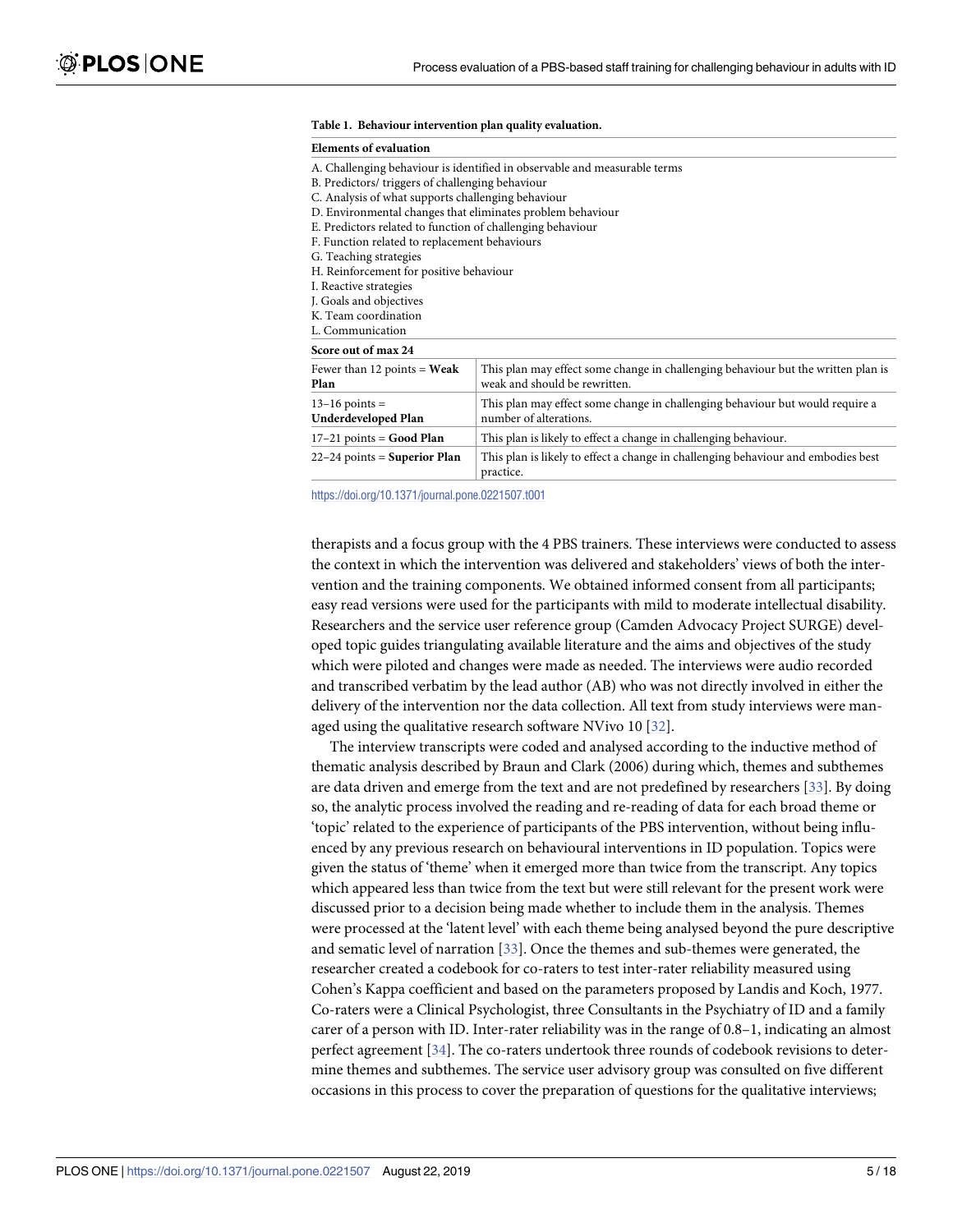the exploration of the preliminary findings of the interviews with stakeholders and to gather final comment on the interpretation of the findings.

### **Results**

Our findings have been structured in a linear way from a general overview to a more specific reporting of the results for each component of the process evaluation. For this reason, we first included a summary of findings ensuing from our process evaluation and we then reported separately on the implementation and the mechanisms of impact and contextual factors.

Therapists were unable to work with 7 participants who, however, provided outcome data to the study. Five of these participants already had PBS plans developed by external agencies as accommodation providers disclosed at the point of contact that they were employing a PBS practitioner. Additionally, two family carers declined to work with the therapists.

#### **Implementation (resource and training)**

Manual-assisted face-to-face training was delivered by expert PBS trainers in three two-day workshops over a period of 15 weeks. Out of the 26 therapists who volunteered to receive the training, 5 therapists dropped out at the beginning of the training (3 due to illness, 1 left their position and 1 for unknown reason) and were not further involved in the study. Twenty-one started the intervention work, but 7 therapists did not remain in post until the end of the study (1 due to maternity leave, 4 left their positions or were seconded to another position, 1 took sabbatical leave and 1 due to illness). None of these 7 therapists were replaced as it was not possible to carry out more training events.

Prior to inclusion in the PBS study each service agreed to reduce therapists' routine caseload by around 20% (1 day a week) to allow for the addition of PBS work with a maximum of 7 participants. However, although each therapist recorded the time spent on delivering the intervention to his/her allocated number of participants with ID, no information was recorded on whether and to what extent their service related caseload was reduced sufficiently to allow them to work more intensively with the trial participants. It is clear from the interviews with the therapists, that the agreed reduction in caseload did not happen in the majority of cases. That is, the therapists were expected to work as usual and in addition carry out the study tasks.

Post-training mentoring for the time that a participant was in the study was available to the therapists who were responsible for utilising this support as required, but also were prompted by regular emails or phone calls by the study administrator who also liaised with the trainer mentors. The trainers provided feedback on plans, and problem solving regarding the delivery of PBS. Several meetings took place with service managers and therapists to promote buy-in and ongoing support for the therapists both before and after the study started. The research team offered assistance with collection of study related paperwork. Clinical supervision and case management remained with the clinical teams.

#### **Fidelity, dose and reach**

For each participant the therapists were expected to complete a Brief Behavioural Assessment Tool (BBAT); conduct observations to inform the functional analysis/assessment, to formulate a PBS Plan; complete the Goodness of Fit in discussion with the carers to ensure implementation and support problem solving. Finally, therapists completed the Fidelity Checklist (designed to assess how many of the anticipated elements of the PBS intervention they had completed).

Out of the 108 possible datasets that should have contained all of the above elements, 24 were fully completed, 47 were partially completed and for 37 participants there were no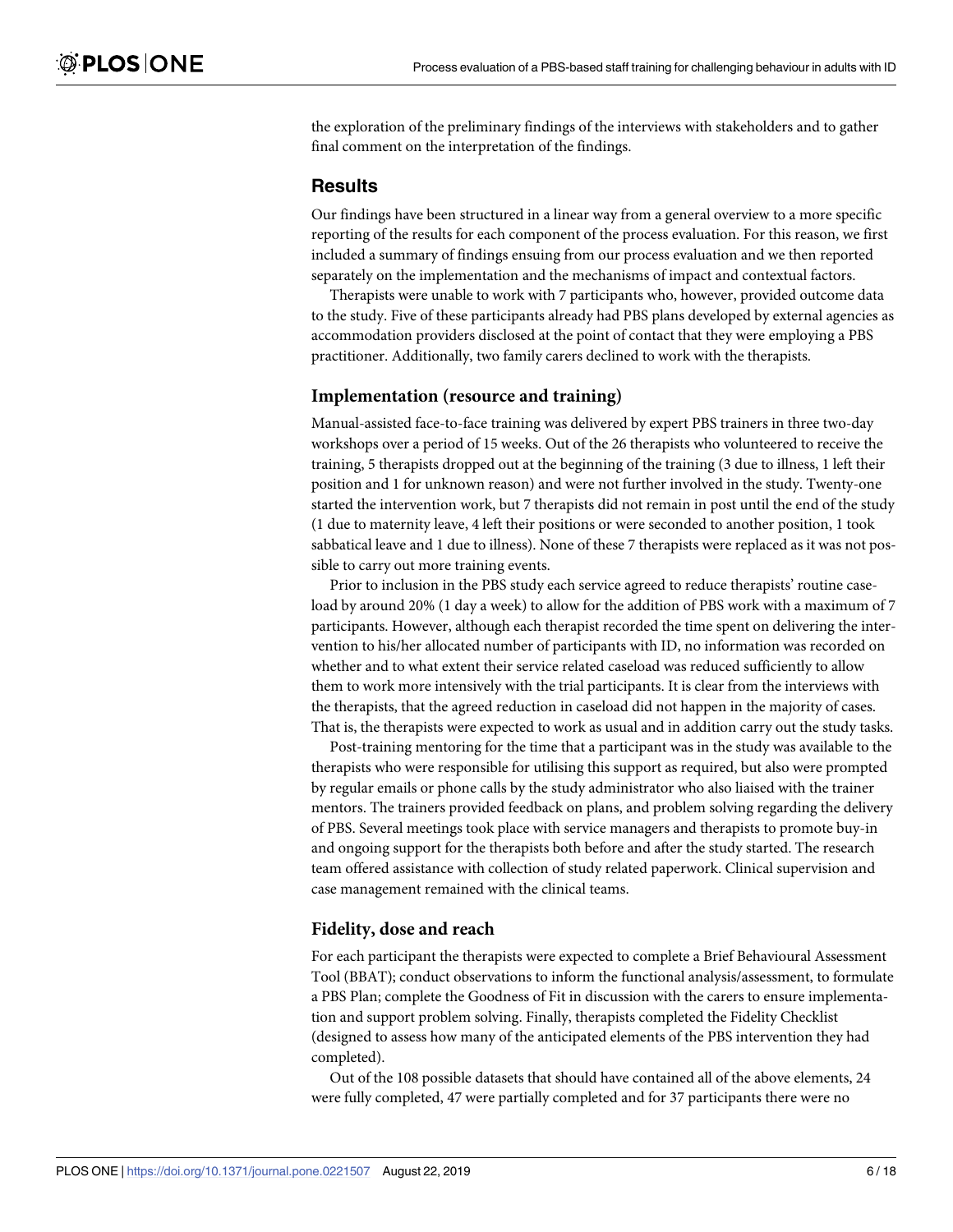therapist datasets. The reasons for the missing or incomplete data are presented in Table 2. Among the reasons for missing intervention data, was a mild or absent level of challenging behaviour in participants with ID ( $n = 16$ ) at the time that the therapist approached the participant and his/her carers to begin the intervention. The 33 "Goodness to Fit" forms which rated the effectiveness of the PBS plan received from 9 clusters, indicated that the family/paid carers found the plans helpful and confirmed that they were able to implement them in the long term ("in next 12 months"). We did not, however, perform any observations of the plan implementation by carers.

Each therapist also completed a Log of engagement detailing the tasks and time spent in relation to the delivery of PBS. At the time of receiving training, the therapists were advised by the PBS trainers that an estimated 12.5 hours would be required per case. Available Log of Engagement data for 17 therapists revealed that they spent a median of 11.50 hours (IQR 8–32) per participant relating to the intervention broken down into the following tasks (median given): 0.5 hours for direct contact or observations of a participant; 3.5 hours for contact with family, paid carers and/or service at the assessment stage; 2.3 hours for PBS plan writing and study related paperwork; 1.5 hours for contact with family, paid carers and/or service at the intervention stage; 2 hours for further indirect work not accounted in other areas (e.g. travel).

#### **Independent quality assessment**

All complete PBS plans and a selection of incomplete work  $(N = 61)$  were sent to the external assessor to assess the quality of the work involved in the delivery of PBS using the Behaviour Intervention Plan Quality Evaluation Scoring Guide II (BIP-QE II). The assessment revealed that the 33 completed plans (representing 30.6% out of a total of 108 datasets) were all rated as low quality (weak plans) and unlikely to have an impact on challenging behaviour. Three main reasons were identified: 1) lack of evidence that functional analyses had been conducted; 2) lack of evidence of specific interventions (such as skills teaching or differential reinforcement)

| Table 2. Number of full and partial datasets and reasons for missing data. |  |
|----------------------------------------------------------------------------|--|
|----------------------------------------------------------------------------|--|

| Completed data sets and reasons for missing date                                                                                                                                                                      | $(N, %^*)$       |  |  |
|-----------------------------------------------------------------------------------------------------------------------------------------------------------------------------------------------------------------------|------------------|--|--|
| Full data set                                                                                                                                                                                                         |                  |  |  |
| Partial or missing data set                                                                                                                                                                                           | 84<br>(77.7%)    |  |  |
| Reasons for missing data                                                                                                                                                                                              | $(N, %^*)$       |  |  |
| Workload too large                                                                                                                                                                                                    | 23<br>(21.2%)    |  |  |
| Challenging Behaviour (none or mild at point of contact)                                                                                                                                                              | 16<br>$(14.8\%)$ |  |  |
| Organisational issues impacting on study (external PBS providers, guidelines already in place,<br>participants under the care of another team/professional, managers unwilling to assist with workload<br>management) |                  |  |  |
| Staff leaving                                                                                                                                                                                                         | 12<br>$(11.1\%)$ |  |  |
| Participant/family carer did not want to engage with the therapists                                                                                                                                                   | $7(6.4\%)$       |  |  |
| Referral to other team/service                                                                                                                                                                                        | $2(1.8\%)$       |  |  |
| Information unavailable                                                                                                                                                                                               | $10(9.2\%)$      |  |  |
| Total                                                                                                                                                                                                                 | 84 (77.7)        |  |  |

\* Percentage of datasets out of total datasets ( $N = 108$ ).

<https://doi.org/10.1371/journal.pone.0221507.t002>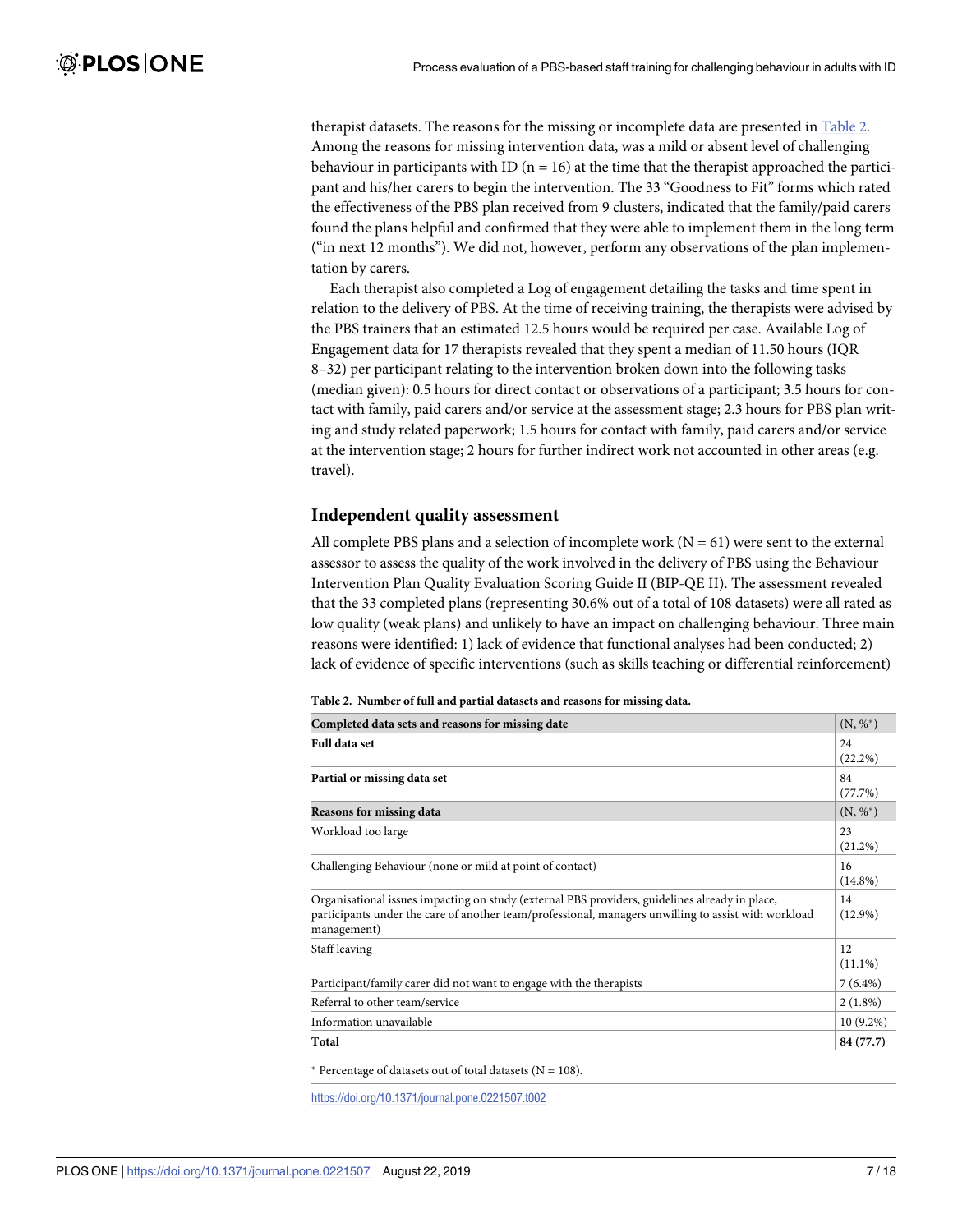being carried out; or 3) information on factors that maintained the challenging behaviour not being recorded.

## **Mechanisms of impact and contextual factors study: Stakeholder experience of PBS-based staff training**

Six main themes emerged from the interviews with stakeholders.

**1. Impact on organisation.** Most therapists and managers reported a strong motivation to implement a PBS approach to challenging behaviour:

*'*. . .*I already have a couple of cases of people presenting with quite severe challenging behaviour and other lighter*, *less time-intensive interventions hadn't proved helpful*. *And absolutely*, *it was helpful'*. (Clinical psychologist 0102, female)

Therapists reported that the intervention enabled the service to co-ordinate different approaches delivered by a multidisciplinary team:

*'So*, *for example*, *we might have speech and language therapy in the course and that speech and language therapy can be integrated into the PBS approach*, *for what the PBS approach* does is that hopefully all the people involved in that person's care are aware of the goals they're *trying to achieve'*. (Community ID nurse 0811, female)

However, some therapists also reported that the intervention was similar to the approach they already used in their practice:

'The PBS and what we do are so the same that the only real difference was the tool we used *and then how we wrote it up in the first person'*. (Community ID nurse 0915, female)

**2. Engagement during the study.** This theme describes a range of experiences the stakeholders had in regard to the support and communication with the therapists during the implementation study. Positive support was reported by family, paid carers and participants with ID:

'The quality of the help I would say, it was excellent. V. (therapist) is a professional. . . and as I *see her intervention has helped in the sense that*, *yeah has improved A*.*'s (participant with ID) life for sure and ours'*. (Paid carer 040510, female)

The family carers also experienced a positive response to the therapist input:

You know, it gets just a bit. . .you feel worn out when he gets a bit fed up. So if you have got *somebody coming in to encourage you*, *it cheers you up again'*. (Family carer 111904, mother)

However, stakeholders also mentioned instances where they felt disappointed when they did not receive adequate support.

*'I do not know why we did not receive the intervention*. *Maybe*, *they felt we were managing his behaviour*, *but how to manage his behaviour*, *then that is the crucial question'*. (Family carer 040504, female)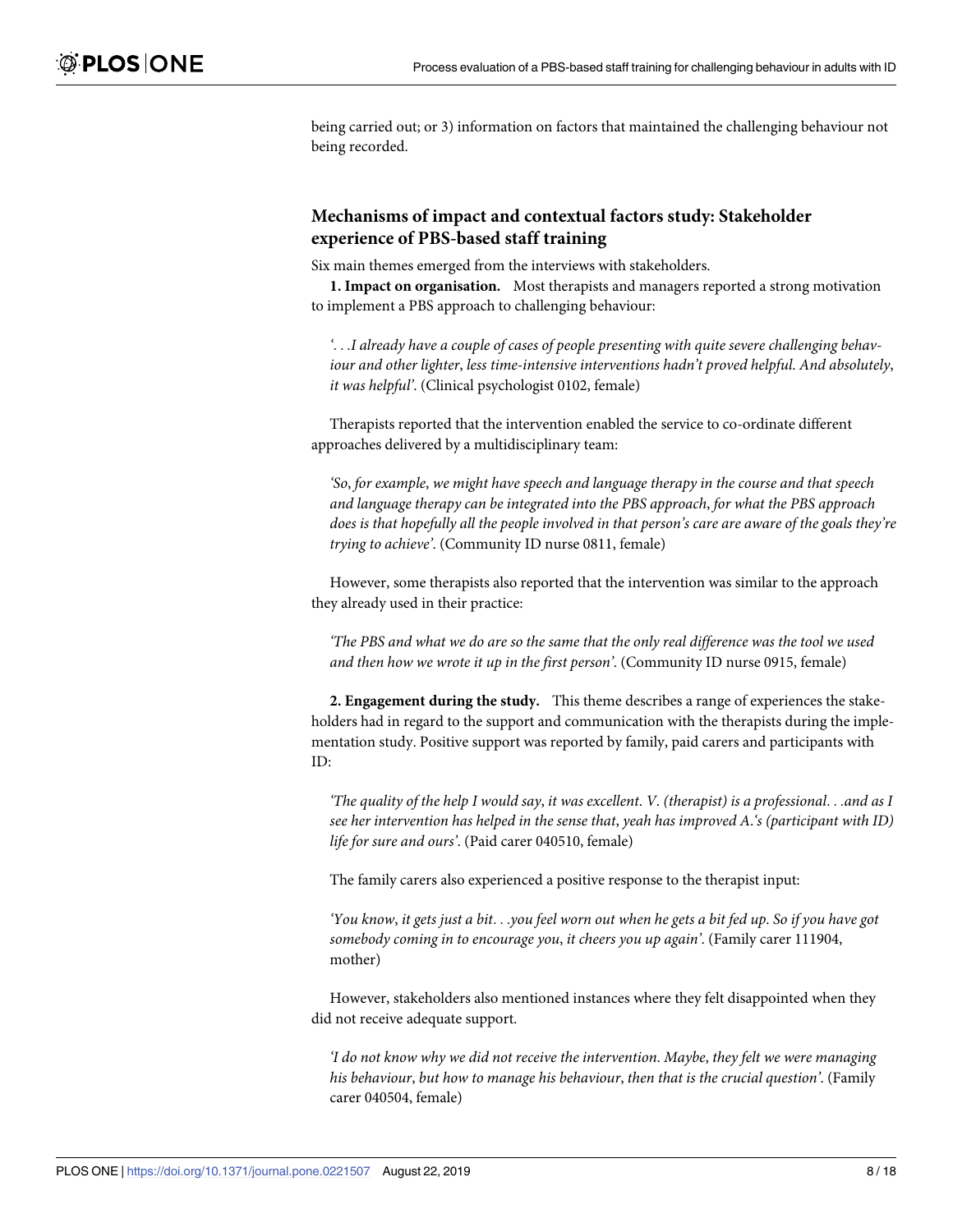**3. Implementation.** The PBS-based training was experienced positively by the majority of therapists:

*'I think the training we have been having was excellent*. . . *really clear*, *great examples*. *People took us through the things step by step*. . . *it was really practical in terms of what we have done'*. (Speech and language therapist 0405, female)

Certain aspects of the work with the therapists was seen as helpful; the use of daily time tables was singled out as enabling paid or family carers to engage participants in different activities and improve the quality of support. Therapists reported that the PBS plan enhanced the understanding of the participant's needs.

*'For example*. . . *before now*, *he could not*, *maybe*. . .*let's say make a cup of tea*, *but with the* PBS we have broken it down into steps... and now when you talk to him and say 'bring milk' *he knows to go to the fridge*, *open the fridge and he knows how to recognise milk'*. (Paid carer 050610, female)

Participants with ID recognised when a family member or paid carer was trying to help when s/he was in distress:

*'Yeah*, *because my mom knows how to make me calm'*. (Participant 112005, female)

He (paid carer) talks to me so 'what is your problem?' Let me know what your problem is so''' *that I can help you'*. (Participant 060704, male)

Managers reported that time management was consistently a challenge:

*'I think the issue was competing priorities*, *so when you have got day-to-day operational work and research work where the priority goes*, *I mean people quite often go to the operational end and I think start trying to do the research work around that and that time has been difficult'*. (Manager 0405, male)

The therapists mentioned that by the time they were ready to begin work with a participant, either the individual's behaviour had improved, or paid carer turnover affected the delivery of the intervention and data collection.

*'We found that many of them (participants) when we came to visit them*, *we found that actually there wasn't any current challenging behaviour*. *So*, *possibly there had been some issues in* the past, but at the current time they were very settled, so then it was hard to find a clinical *rationale to prioritise them above somebody else who was presenting a new or some kind of really challenging*. . .*'*. (Clinical psychologist 0102, female)

*'Staff (paid carers) turnover had an impact on being able to implement the PBS plan or even develop it if there is a change in people and community staff'*. (Speech and language therapist 0405, female)

**4. Managing difficult situations.** Family and paid carers said that as a result of having been involved in the trial, they had either learnt different strategies to manage challenging behaviour or reflected about the individual's behaviour:

*'I think if you do not re-direct somebody away from what they are anxious about*, *then they are going to continue to get anxious about that*. . .*the trick is there*, *so if you re-direct them*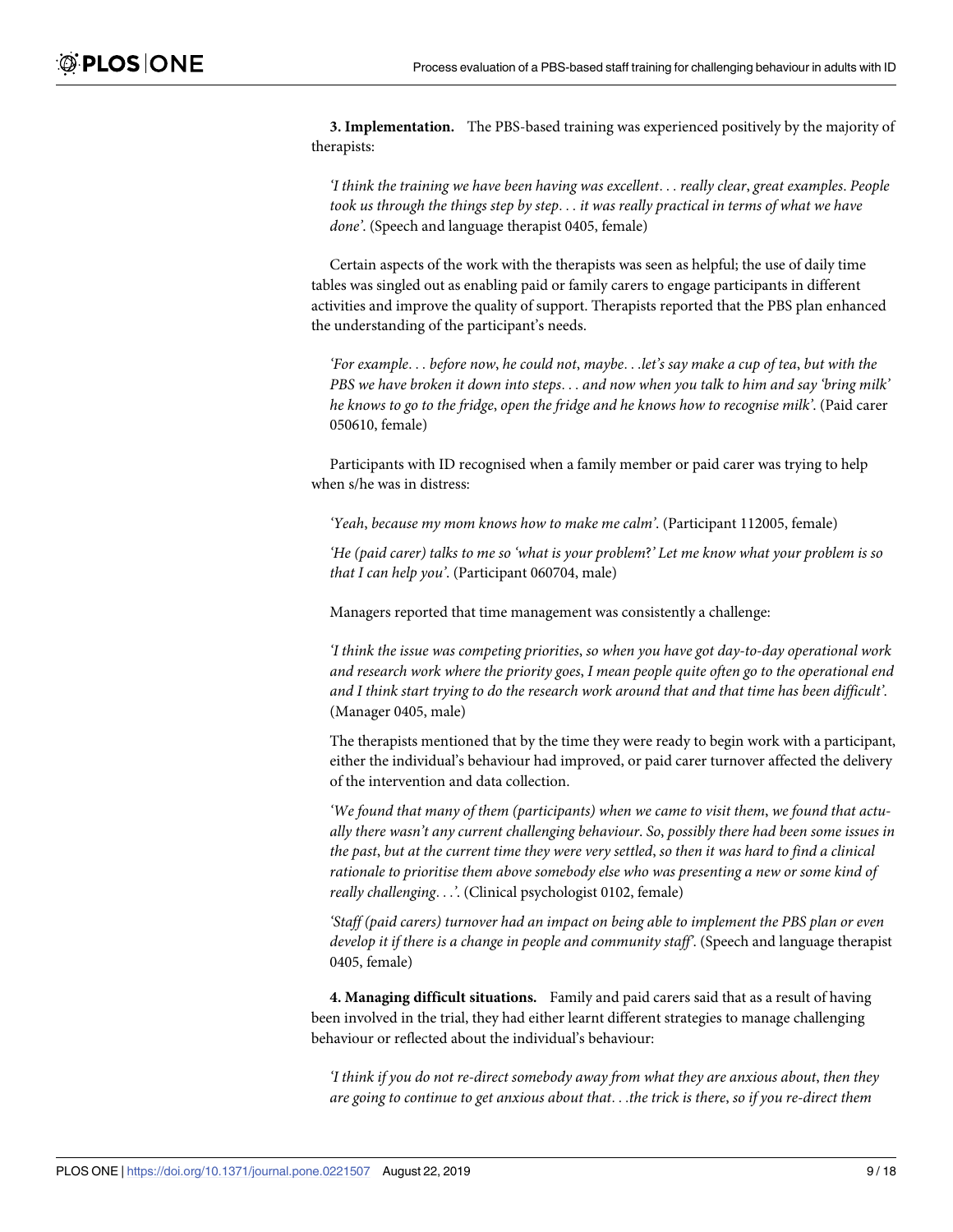*and move away from it until the trick has gone and then re-direct them and focus them on something else*, *but it has to be a positive focus*.*'* (Paid carer 091306, female)

We did a lot of talking about S.'s everyday life and everything he did he likes to do and what *he likes and what he dislikes which obviously the therapist was putting together to do the PBS plan'*. (Family carer 111904, mother)

Therapists emphasised the importance of trying to understand the behaviour, and to consider a variety of reasons why an individual may display challenging behaviour:

'Although she has the same behaviour, it is actually as if the function is different, so it is usu*ally when she cannot do something and thinks she finds it hard or she finds it hard being asked to do something that she does not want to do'*. (Occupational therapist 0506, female)

**5. Research impact.** Taking part in the trial was associated with challenging therapists' and managers' views on how to manage behaviour effectively:

*'I have been able to actually reduce some of the medications and depot medications*, *so the frequency and severity of those behaviours have been significantly reduced'*. (Consultant Psychiatrist 1018, female)

*'It makes a difference to the staff in the way (they) think about things*. . .*so people who have done the training they do*, *they approach things slightly differently*, *and think things through quite differently'*. (Manager 0102, female)

Both service managers and therapists also expressed concern with the resources needed for the delivery of PBS, for example completing several assessment forms and other paperwork, hence the impact this had on the time they could spend on routine clinical care:

*'My experience of that was slightly frustrating for the clinician*, *because of the amount of time the work around the research took*. *So my experience was to try to negotiate with people within the service and to try to have free time for the individual'*. (Manager 0102, female)

*'It would be interesting to look at the figures actually with an estimate of how many hours we would be*. . .*working with each client and I think it was roughly under-represented because*. . . somebody has to do the work for us, there were three people in my little cohort and we were all *shocked about the amount of work that we were asked to undertake'*. (Occupational therapist 1120, female)

**6. Understanding of the concepts of PBS.** Most therapists said that they had developed a good understanding of PBS and how to conduct a behavioural assessment, which was deemed a fundamental starting point in the understanding of causes behind challenging behaviour.

*'It is a capacious and open approach and it's just that kind of beginning part*, *making sure that you've done a really good assessment and you have a good understanding*, *a kind of starting point for why and what the function of the behaviour is'*. (Clinical Psychologist 0102, female)

**PBS Trainers overview.** The PBS trainers  $(N = 4)$ , external to the study, had many years of experience in delivering PBS training to a variety of health and social care professionals and had developed the manual for the intervention. They were each allocated 4–5 therapists and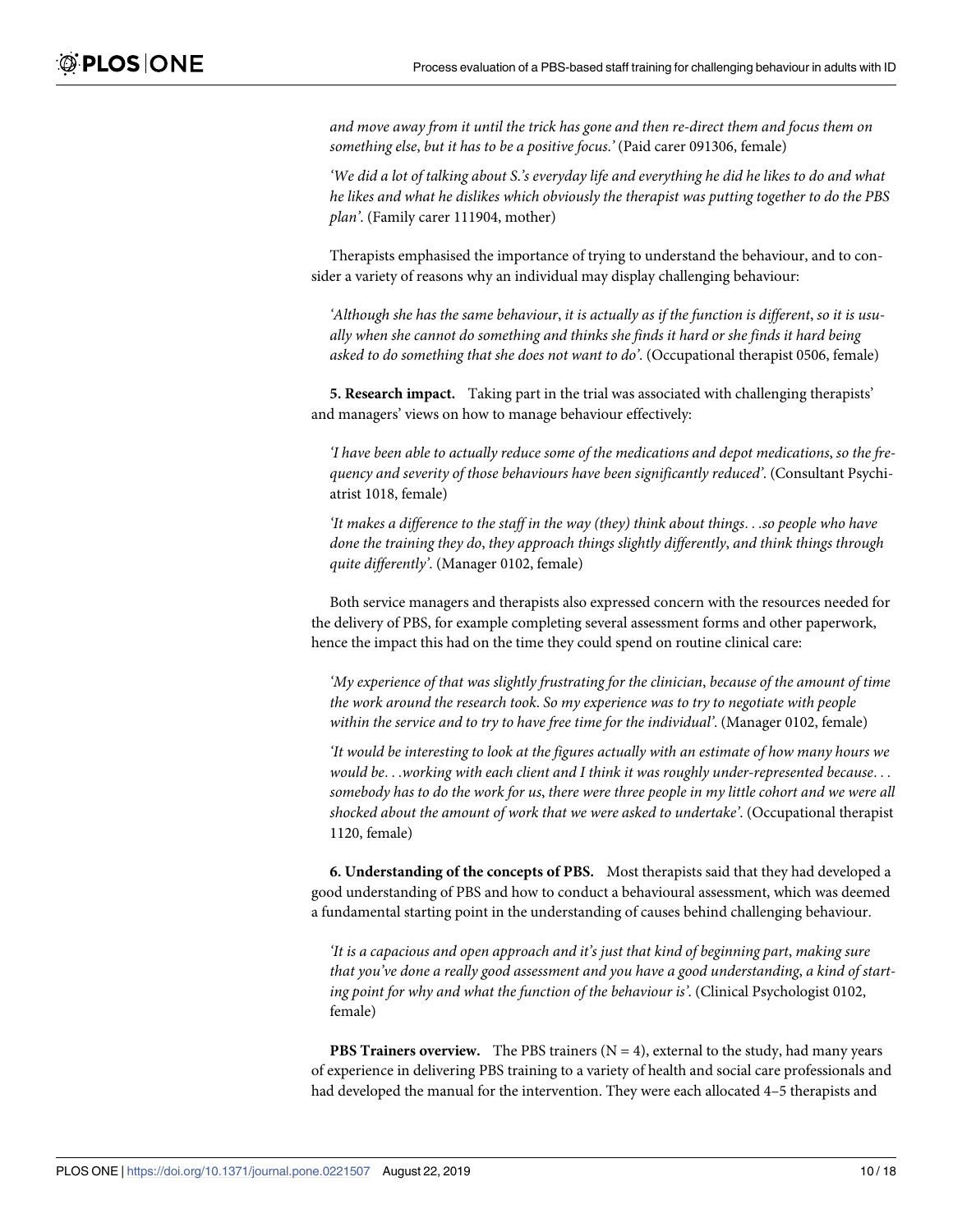<span id="page-10-0"></span>maintained contact with them via emails and telephone calls. The trainers also took part in monthly teleconferences which ran for 12 months (2014–2015).

Absence of service support to therapists being involved in the study was seen as the main challenge which also had an impact on the development of the PBS plans.

If you were the participant who is being trained by us but you are working in a service context *that isn't supportive of what we are trying to do then*. . . *your power to affect change is hugely reduced'*. (Trainer 4, male)

*'There is practice leadership issue*. *She [therapist] was trying to get things implemented in a staff team and there was no manager or the manager was not ever there*. . .*we provided a lot of training* . . .*but ultimately is the management with all staff that will implement PBS plan without our support'*. (Trainer 1, male)

Further, the trainers raised the issue of paid carers leaving their jobs and the impact that had on the delivery of the intervention.

*'The issue was a very high staff turnover in one site in particular so she [therapist] talked to one staff one day who the week later no longer worked and she did some training with some staff*, *you know*, *never seen again really*, *and these concerns were so serious that escalated locally'*. (Trainer 1, male)

The trainers argued that the challenging behaviour displayed by the study participants may have been less severe and therefore, not the major focus for concern or in need for intervention and that the diverse professional background of the therapists may have contributed to the challenges in delivering certain aspects of the intervention, e.g. functional assessments/analysis of the behaviour.

*'There is no behaviour at present and it is such a shame the way some teams are supposed to have PBS and not allocated suitable people for the study'*. (Trainer 1, male)

*'One of the issues we all thought was that people with very different roles attended the training*. . .*not many had some prior knowledge of PBS and struggled to see the role of using the BBAT to achieve functional analysis and struggled to fit the PBS plan within their role'*. (Trainer 3, male)

A summary of findings from the process evaluation is presented in [Table](#page-11-0) 3.

### **Discussion**

This work is the first process evaluation of a PBS-based staff training for adults with ID who display challenging behaviour. Results from our trial revealed that the PBS-based staff training did not reduce challenging behaviour for people with ID compared to treatment as usual [\[28\]](#page-16-0). The recruitment of participants was completed in 2015 and therefore, several enhancements to the delivery of PBS that have since been implemented were not available at the time. The landscape of care in services for people with ID and challenging behaviour has changed considerably as a result of policies and driven by family carer demand for better care and care standards. Therefore, whilst currently a system-based approach to training in PBS is being rolled out, this was not the focus of our trial. In this instance the process evaluation was carried out simultaneously with a pragmatic randomised controlled trial that was contracted to deliver pre-specified outcomes. We can, however, propose a view as to why the intervention may not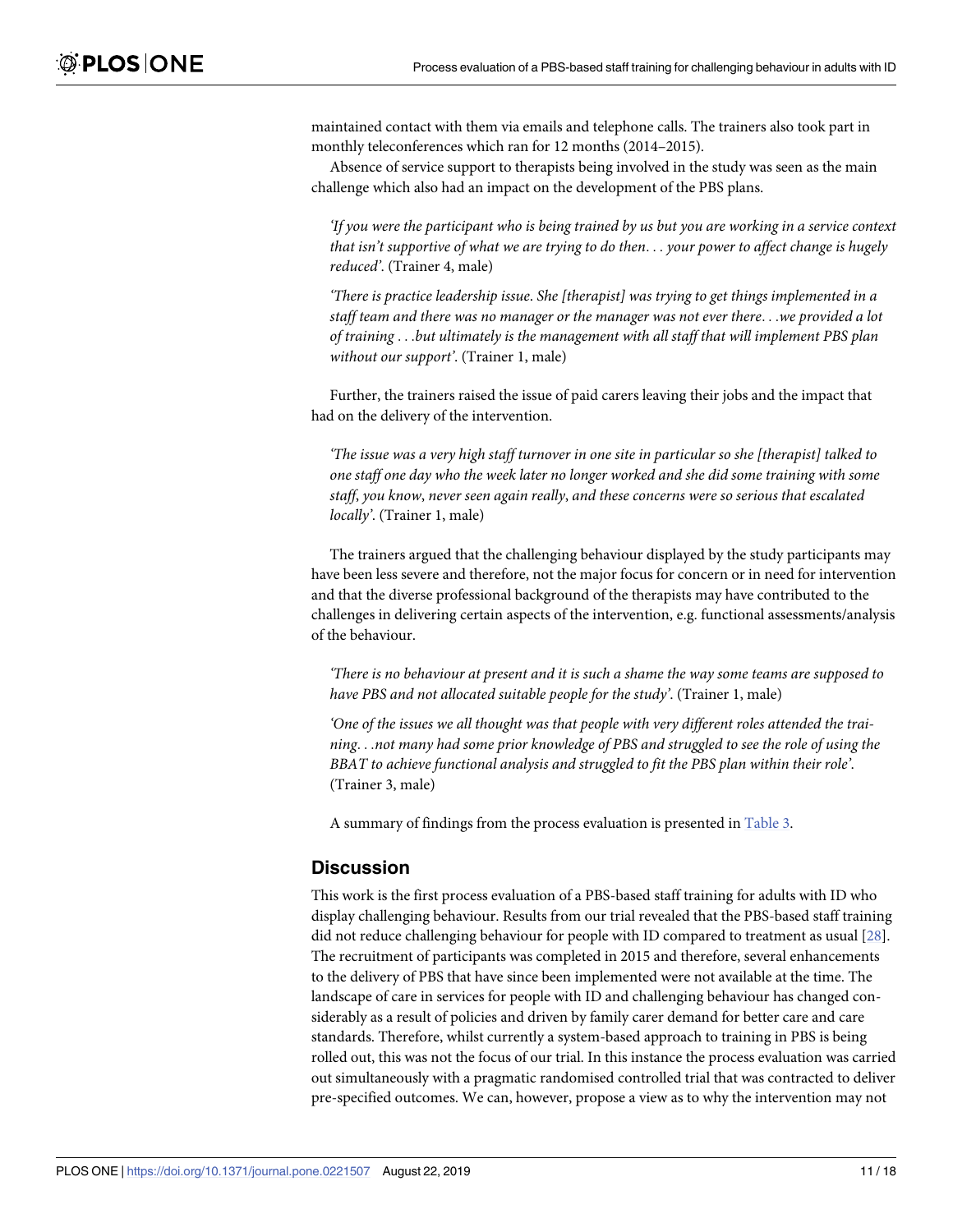| Outcome measure             | Definition                                                                                     | Data source                                                | <b>Main findings</b>                                                                                                                                                                                                                                                                                                                                                                                                                                                                  |  |
|-----------------------------|------------------------------------------------------------------------------------------------|------------------------------------------------------------|---------------------------------------------------------------------------------------------------------------------------------------------------------------------------------------------------------------------------------------------------------------------------------------------------------------------------------------------------------------------------------------------------------------------------------------------------------------------------------------|--|
| The intervention<br>context | External barriers or facilitators that<br>might influence the delivery of the<br>intervention. | Discussion with sites<br>prior taking part in the<br>trial | Facilitators: offer of PBS training; buy-in for staff who volunteered to<br>receive the training.<br>Barriers: managers supporting the therapists in terms of study-related<br>caseload, time constraints and paid carer turnover rates.                                                                                                                                                                                                                                              |  |
| Implementation<br>process   | Resources and support essential for the<br>intervention to be delivered.                       | Study database                                             | 26 therapists committed to attend the training: 5 dropped out during the<br>training; 7 left during the study but were not replaced. Support regarding<br>the delivery of PBS was offered from the research team for the duration of<br>the study (individual mentoring, monthly peer support teleconferences,<br>site visits) and mentoring support from PBS trainers.                                                                                                               |  |
| Fidelity                    | Extent to which the intervention was<br>delivered as intended.                                 | Study database;<br>quality evaluation of the<br>PBS plans  | Out of 108 datasets: 33 complete and 47 incomplete. For 28 datasets no<br>data received.<br>61 PBS related elements assessed: 33 scored below 12 (weak quality) and<br>28/61 had no evidence of PBS formulation. Plans lacked functional<br>analyses, skills teaching or range of high quality interventions.                                                                                                                                                                         |  |
| Dose                        | Amount of the intervention delivered.                                                          | Study database                                             | 17 therapists spent a median of 11.5 hours (IQR 8-32) on each<br>participant.<br>Assessment stage: a median of 3.50 hours on observations; 3.50 hours for<br>contact with family, paid carers and/or service; 2.15 hours for further<br>indirect work. Delivery of the intervention: a median of 2.29 hours for PBS<br>plan writing and study related paperwork; 1.50 hours for contact with<br>family, paid carers and/or service.                                                   |  |
| Reach                       | Number of participants that had<br>received the intervention.                                  | Study database                                             | Out of a possible 108 participants, therapists were able to work with 80<br>$(74%)$ .                                                                                                                                                                                                                                                                                                                                                                                                 |  |
| <b>Adaptations</b>          | Changes made to the intervention to<br>reach a better fit with the context.                    | Semi-structured<br>interviews with<br>stakeholders         | No specific adaptations were reported when delivering PBS; however,<br>therapists did not undertake work with participants who lived in<br>accommodation that employed own therapists outside of the study                                                                                                                                                                                                                                                                            |  |
| Mechanisms of<br>impact     | Stakeholders' perceived benefits and<br>challenges of the intervention.                        | Semi-structured<br>interviews with<br>stakeholders         | Therapists appreciated the training. Family, paid carers and service<br>managers reported increased knowledge of PBS and of participants' with<br>ID needs. Participants with ID had some understanding of strategies that<br>helped them to become less agitated or upset. However, paid carer<br>turnover, clinical caseloads and perceived lack of support from the<br>services were seen as substantial obstacles in delivering the training and<br>intervention in routine care. |  |

<span id="page-11-0"></span>

|  | Table 3. Summary of methods and findings from the process evaluation of the PBS-based staff training based on the MRC guidance [21]. |  |  |
|--|--------------------------------------------------------------------------------------------------------------------------------------|--|--|
|  |                                                                                                                                      |  |  |

<https://doi.org/10.1371/journal.pone.0221507.t003>

have been implemented as desired due to a number of dynamic and interacting factors including lack of a systems-based approach and lack of periodic monitoring. There were 11 community ID teams in the intervention arm and we did not identify a single team that appeared to perform better than others in intervention delivery. This is robust evidence that the issues of implementation were (and possibly still are) widespread and must be resolved urgently.

The PBS based training and the approach to the treatment of challenging behaviour was well received by most stakeholders. Therapists, managers and carers reported that they understood the function of behaviour better having taken part in the study. However, several aspects of PBS related work were frequently omitted by therapists resulting in low fidelity of the intervention; further, the therapists found routine care pressures insurmountable in addition to carrying out the research tasks. The PBS plans often lacked the detail needed to deliver the intervention comprehensively and therefore, PBS was not delivered as initially intended. Further, treatment as usual may have contained elements that were very similar to PBS as recommended in best practice. PBS plans, where available, were valued by family and paid carers as a helpful tool that enabled the understanding of the participants' needs.

We found that following mentor contact, site visits by the researchers and monitoring teleconferences, there was an increase in study related activity, for example completion of study paperwork or tasks.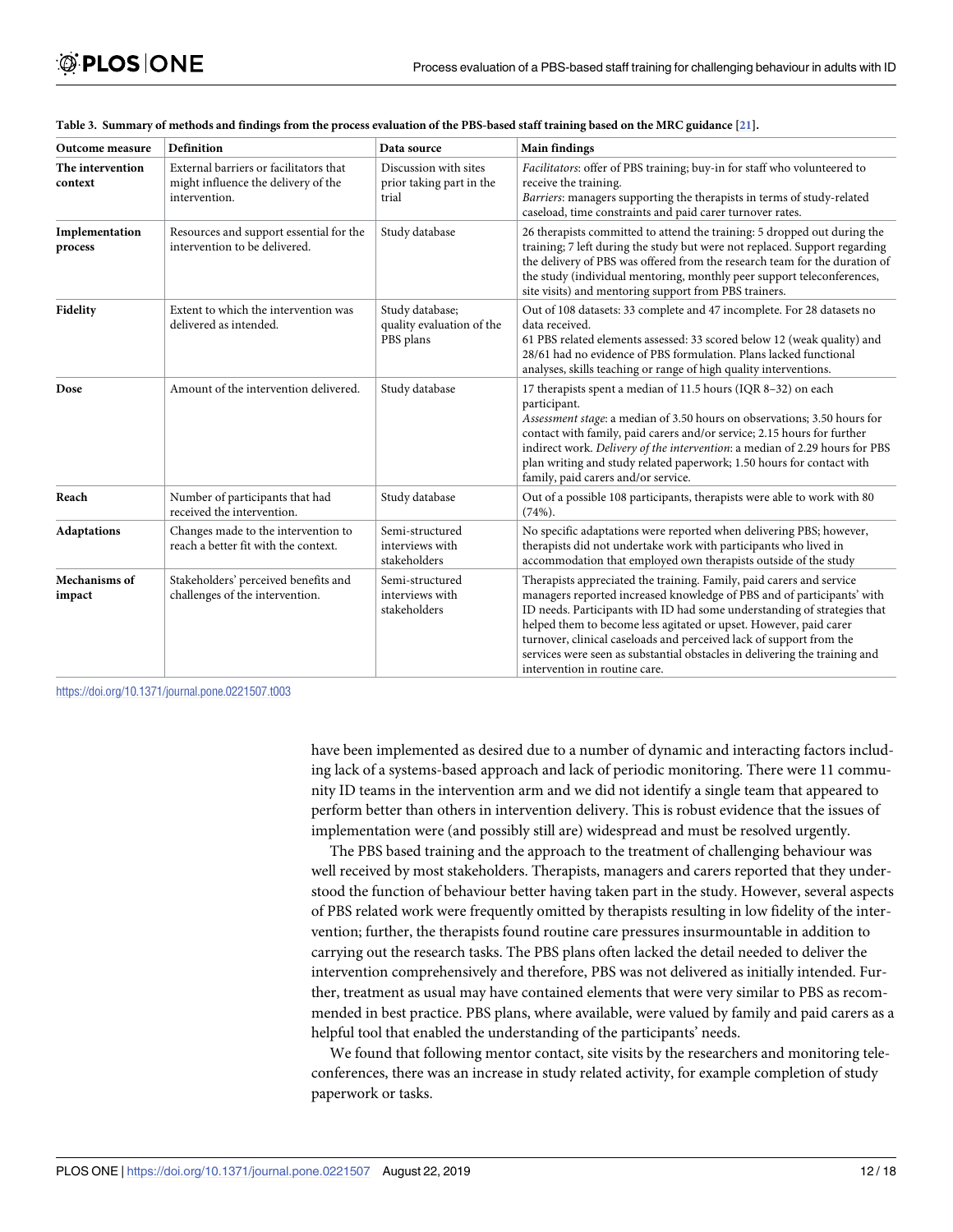<span id="page-12-0"></span>Service issues remained a challenge throughout the study. Prior to commencing the study, all community ID services that were eligible and interested in taking part were visited by the chief investigator to discuss the requirements of the study. Five co-investigators were members of individual community ID services and promoted the study although there was no formal implementation phase undertaken. Allocation to the intervention arm appeared to create difficulties for the services, which had to accommodate a different approach to their delivery of routine care including releasing staff to attend 2–3 days of training in London on three occasions. Therapists in almost all the intervention sites were unable to provide the estimated commitment of one day per week to engage in PBS work related to the trial. However, the study achieved good participant recruitment (as per the sample size calculation) and retention (90%) with certain elements of implementation achieved (e.g. training, support and engagement with 74% of the participants). The retention rate was better than is usually seen in reports of evaluations of psychosocial interventions either in ID or other populations [\[35\]](#page-16-0).

Additional challenges were identified through the process evaluation. Due to the issues described above, many therapists experienced time constraints in delivering the intervention and reported receiving little support from their service managers. The trainers indicated that some of the therapists did not utilise the mentoring available for skill enhancement and embedding of knowledge. The training delivered in the study was longer than most courses offer (approximately 1–3 days) and included face to face contact and case preparation. Therapists may have benefited from receiving also a training component around leadership and management for implementing interventions within their service. Such a component may have helped the therapists in gaining the skills to effectively monitor the progress of implementation of PBS within their team (e.g. through group team discussion) by correcting actions, and by the use of contingent rewards mechanisms provided as necessary. In addition, on-site support, outside of training, was not provided to teams although, monthly teleconferences were conducted as described earlier. Although trainers were available when needed for mentoring and problem solving, the therapists found difficult to navigate their time in the study in addition to other demands as in some cases they were not as well supported as they could have been by their managers. Several therapists, who were all working in the services, made plans to leave the service for sabbaticals or other posts and that impacted the number of participants that were seen for the study; in effect, that meant that when a therapist left, his or her study cases were not being taken over by the remaining therapist. This is likely to be an issue in actual practice whereby trained therapists leave their posts, consequently, making the delivery of PBS unachievable or less than optimal. The PBS Academy in the UK has now published standards for providers and community services in an attempt to improve and standardise PBS delivery within services and by practitioners [\(http://pbsacademy.org.uk/pbs-standards/\)](http://pbsacademy.org.uk/pbs-standards/).

Paid carer turnover was a contributing factor in delays in undertaking assessments and implementing PBS plans. Our study gives the strongest indication yet that providers must be aware that time and context (i.e. high staff turnover, low staff levels, high caseloads etc.) may have consequences for the delivery of PBS.

However, those difficulties are not unique. For example, the Walk Well study reported that organisational factors, e.g. low support, staff turnover and the burden of study related paperwork possibly led to inadequate intervention delivery [[36](#page-16-0)]. Another multicomponent health intervention for people with ID found that the effectiveness of the intervention depended on staffing levels, work climate and overall service leadership [\[37\]](#page-16-0).

As this is the first large scale independent RCT of PBS-based staff training, there is no comparable literature to examine process outcomes, especially in controlled conditions [\[38\]](#page-16-0). We calculated that only half an hour was given to direct observations, but we are unable to compare it to other studies or even routine care as such information is lacking. It is also possible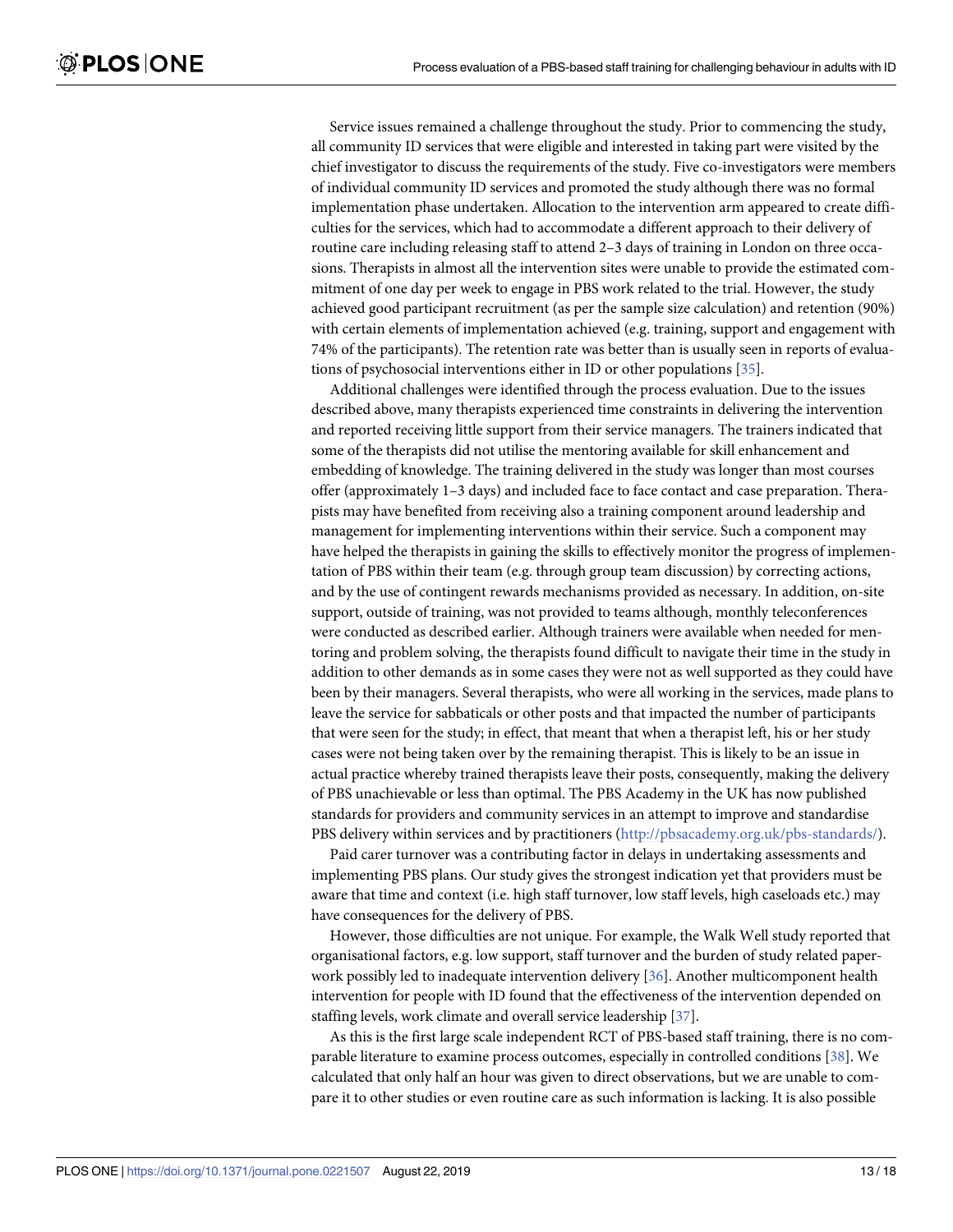<span id="page-13-0"></span>that the approaches outlined in the PBS trial therapist training was similar to the multidisciplinary approach to the treatment of challenging behaviour already available in several services.

In terms of limitations of our process evaluation the reliability and validity of the BIP-QE II tool used to assess the quality of the PBS plans has only been documented in educational settings with a young population without intellectual disability [\[39\]](#page-17-0). However, participants in this trial were adults with ID living in a variety of community settings (i.e. supported living, residential care). Thus, it is unclear whether this tool was able to capture the quality of the PBS plans reliably in this study. Additionally, the PBS training was not based on the BIP-QE II tool and perhaps some of the areas that are included in the tool were not covered during the training.

Further, the researchers did not carry out direct observations of PBS plan implementation by carers and therefore, even when carers appeared to be committed to carry out the plan in the longer term, this cannot be verified. A formal supervision, provided through video feedback for example, may have increased the understanding of carers over patterns of their behaviours or that of the person they were caring for, that required improvement to reach adequate levels of implementation of the PBS plan.

Finally, in exploring the stakeholder experience of the PBS trial we were only able to interview individuals with mild ID with sufficient verbal ability; therefore, experiences of individuals with more severe ID may have been missed and not captured even by interviews of paid or family carers.

#### **Lessons learnt and future research**

The process evaluation provides useful insights into the barriers that might have influenced the delivery of PBS as it is clear that despite the fact that substantial support was provided to therapists the intervention was delivered with low fidelity. In the light of our process evaluation findings, we argue that there is urgent need to tackle the barriers to the implementation of PBS in order to optimise its delivery, which as discussed in the paper were:

- Service workloads/pressures
- Duration of intervention delivery and competing clinical responsibilities
- Paid carer turnover rates
- Insufficient managerial support
- Skill development of therapists in formulating PBS plans
- Role and timing of direct observation of the participant
- Mentoring and supervisory support on site

It is also important to define PBS core components (what can PBS change or influence?) and the impact of other mental health comorbidities which may require specific interventions within its framework in order to improve patient outcomes. For example, a significant proportion of participants in the trial were assessed with such comorbidities; therefore, timely diagnosis and treatment of those conditions is essential to avoid further impairment in adaptive functioning.

Other important issues for consideration include the high paid carer turnover, the resources required for training for the delivery of the intervention if staff undertake this work in addition to core duties, and the supervisory arrangements. Without a comprehensive approach to further investigating the mechanisms of the onset, course and prognosis of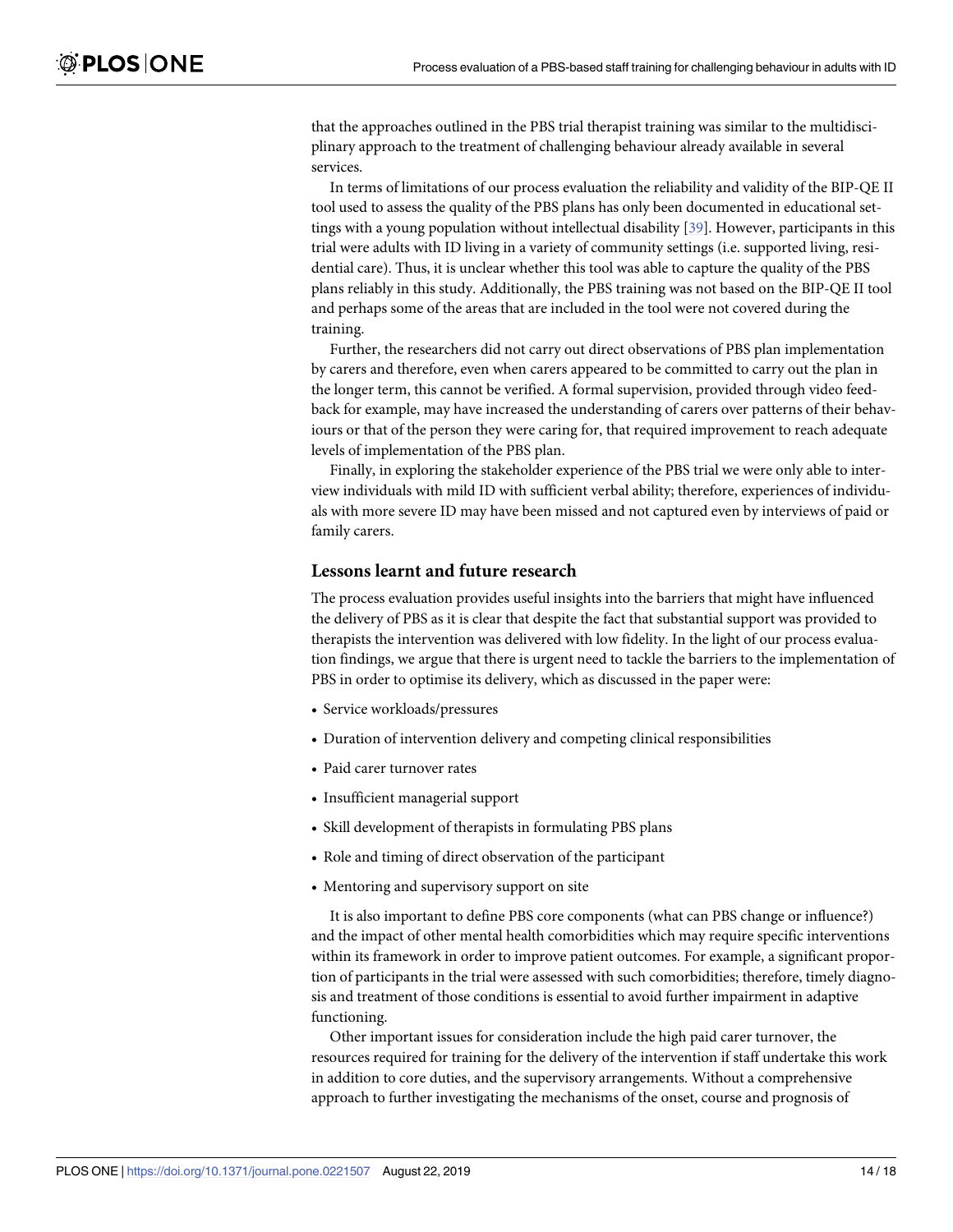<span id="page-14-0"></span>challenging behaviour [[40](#page-17-0)–[42](#page-17-0)] training in PBS may only address the needs of a proportion of all people with ID and of their families impacted by challenging behaviour.

It is recognised that often interventions that rely on therapist training and complex systems of delivery can be difficult to sustain long term [\[43\]](#page-17-0). This may help explain why many complex interventions that are found to have efficacy in single site phase II trials fail to demonstrate clinical effectiveness when tested at scale [\[43\]](#page-17-0). Hence, training staff members in PBS, or train a sole agent to deliver the intervention across services could be associated with long term implementation. This is an important point and although outside the scope of the present study it would need to be considered as a question to be answered in future research.

Future studies examining implementation of PBS should focus on long term sustainability in its delivery, particularly in social care facilities or in family homes. In addition, researchers may need to consider adaptive trial designs that allow for more flexibility in the conduct of a clinical trial [[44–46\]](#page-17-0). Therefore, every effort must be made to ensure that any such schemes translate into high fidelity implementation in routine care. This concern is further borne out by the fact that whilst the stakeholders thought highly of the PBS training and that participants and provider services found the engagement with the therapists and the PBS strategies acceptable and useful, nevertheless, those elements did not improve fidelity. Current work in developing guidance on how to support effectively people with complex needs may also be an important contributor to the questions as to how best to implement such multicomponent frameworks such as PBS which depend on an indirect approach to working with individuals. Practice leadership, which is thought to be essential in good provider support, should be promoted as an enabling factor in ensuring services that are fit for purpose [[47](#page-17-0)]. Whilst there is an important argument to be made about the need to censure high fidelity and improve training standards, there remains to be decided as to whether a less formal PBS approach as is likely to be taking place currently in community ID services, confers enough gains at least for the majority of adults who display challenging behaviour [\[48\]](#page-17-0).

## **Acknowledgments**

We thank the stakeholders who took part in the PBS study for their time and effort in completing the study tasks.

## **Author Contributions**

- **Conceptualization:** Alessandro Bosco, Ian Hall, Jason Crabtree, Asit Biswas, Michaela Poppe, Michael King, Andre Strydom, Michael J. Crawford, Angela Hassiotis.
- **Data curation:** Alessandro Bosco, Michaela Poppe.
- **Formal analysis:** Alessandro Bosco, Laura Paulauskaite, Ian Hall, Jason Crabtree, Sujata Soni, Vivien Cooper, Andre Strydom, Angela Hassiotis.
- **Funding acquisition:** Ian Hall, Michaela Poppe, Angela Hassiotis.
- **Investigation:** Alessandro Bosco, Asit Biswas, Angela Hassiotis.
- **Methodology:** Alessandro Bosco, Ian Hall, Jason Crabtree, Sujata Soni, Asit Biswas, Michael King, Andre Strydom, Michael J. Crawford, Angela Hassiotis.

**Resources:** Asit Biswas, Vivien Cooper, Michaela Poppe, Michael King.

- **Supervision:** Ian Hall, Jason Crabtree, Sujata Soni, Michael King, Andre Strydom, Michael J. Crawford, Angela Hassiotis.
- **Writing – original draft:** Alessandro Bosco, Laura Paulauskaite.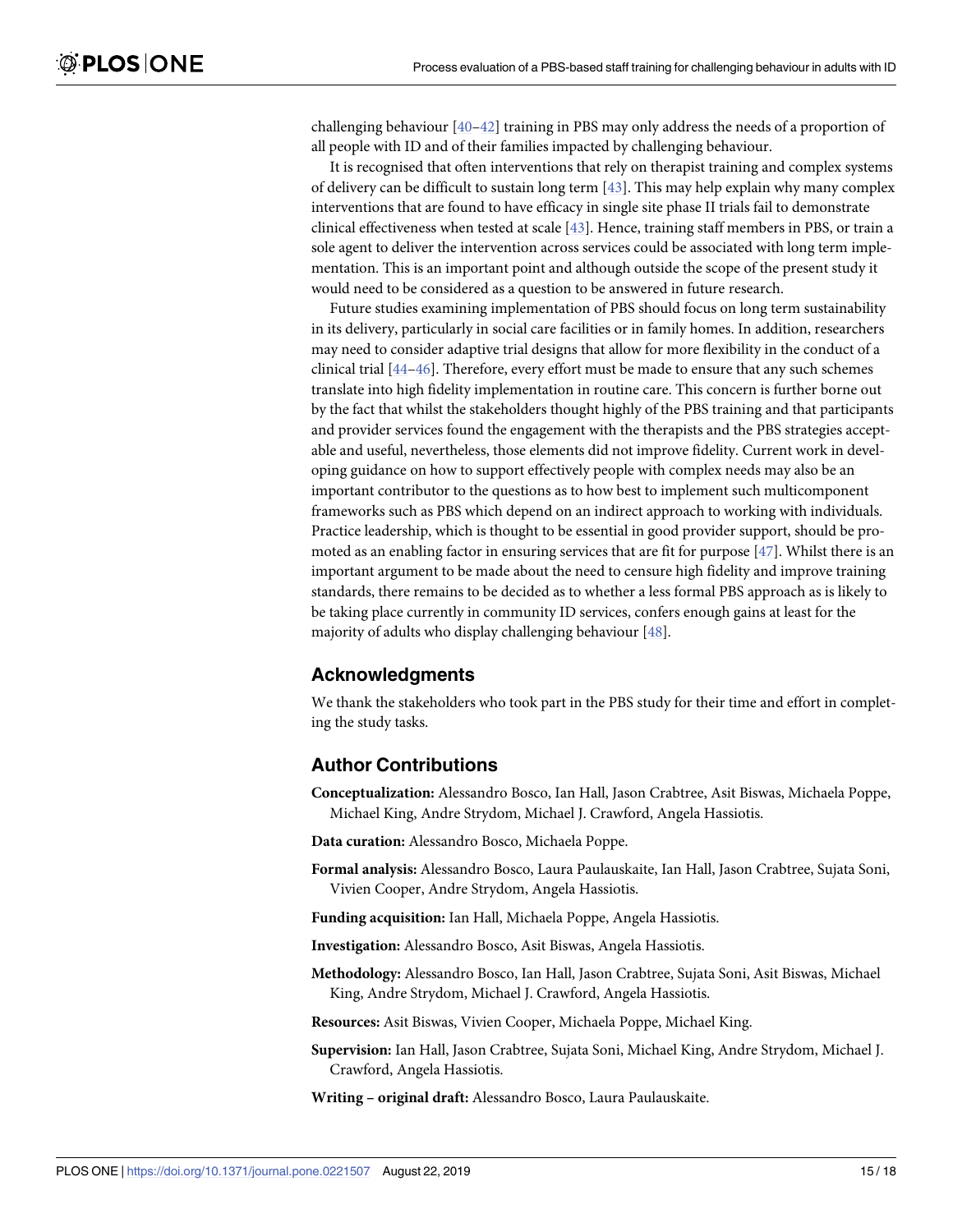<span id="page-15-0"></span>**Writing – review & editing:** Alessandro Bosco, Laura Paulauskaite, Ian Hall, Jason Crabtree, Sujata Soni, Asit Biswas, Vivien Cooper, Michaela Poppe, Michael King, Andre Strydom, Michael J. Crawford, Angela Hassiotis.

#### **References**

- **[1](#page-1-0).** Bowring DL, Totsika V, Hastings RP, Toogood S, Griffith GM. Challenging behaviours in adults with an intellectual disability: A total population study and exploration of risk indices. Br J Clin Psychol. 2017; 56 (1):16–32. <https://doi.org/10.1111/bjc.12118> PMID: [27878840](http://www.ncbi.nlm.nih.gov/pubmed/27878840)
- **[2](#page-1-0).** American Psychiatric Association. Diagnostic and Statistical Manual of Mental Disorders. 5th ed. Arlington, VA: American Psychiatric Publishing; 2013.
- **[3](#page-1-0).** Allen D. Positive behavioural support as a service system for people with challenging behaviour. Psychiatry. Elsevier Ltd; 2009; 8(10):408–12.
- **[4](#page-1-0).** Grey IM, Hastings RP. Evidence-based practices in intellectual disability and behaviour disorders. Curr Opin Psychiatry [Internet]. 2005; 18(5):469–75. Available from: [http://content.wkhealth.com/linkback/](http://content.wkhealth.com/linkback/openurl?sid=WKPTLP:landingpage&an=00001504-200509000-00003) [openurl?sid=WKPTLP:landingpage&an=00001504-200509000-00003.](http://content.wkhealth.com/linkback/openurl?sid=WKPTLP:landingpage&an=00001504-200509000-00003) [https://doi.org/10.1097/01.yco.](https://doi.org/10.1097/01.yco.0000179482.54767.cf) [0000179482.54767.cf](https://doi.org/10.1097/01.yco.0000179482.54767.cf) PMID: [16639103](http://www.ncbi.nlm.nih.gov/pubmed/16639103)
- **[5](#page-1-0).** Emerson E, Kiernan C, Alborz A, Reeves D, Mason H, Swarbrick R, et al. The prevalence of challenging behaviors: A total population study. Res Dev Disabil. 2001; 22(1):77-93. PMID: [11263632](http://www.ncbi.nlm.nih.gov/pubmed/11263632)
- **[6](#page-1-0).** Green VA, O'Reilly M, Itchon J, Sigafoos J. Persistence of early emerging aberrant behavior in children with developmental disabilities. Res Dev Disabil. 2005; 26(1):47–55. [https://doi.org/10.1016/j.ridd.](https://doi.org/10.1016/j.ridd.2004.07.003) [2004.07.003](https://doi.org/10.1016/j.ridd.2004.07.003) PMID: [15590237](http://www.ncbi.nlm.nih.gov/pubmed/15590237)
- **[7](#page-1-0).** Royal College of Psychiatrists. Challenging Behaviour: A Unified Approach. London: Psychological Society and Royal College of Speech and Language Therapists. 2007.
- **8.** NICE Guidance. Challenging behaviour and learning disabilities: prevention and interventions for people with learning disabilities whose behaviour challenges. 2015. Available from: [https://www.nice.org.](https://www.nice.org.uk/guidance/ng11/resources/challenging-behaviour-and-learning-disabilities-prevention-and-interventions-for-people-with-learning-disabilities-whose-behaviour-challenges-1837266392005) [uk/guidance/ng11/resources/challenging-behaviour-and-learning-disabilities-prevention-and](https://www.nice.org.uk/guidance/ng11/resources/challenging-behaviour-and-learning-disabilities-prevention-and-interventions-for-people-with-learning-disabilities-whose-behaviour-challenges-1837266392005)[interventions-for-people-with-learning-disabilities-whose-behaviour-challenges-1837266392005.](https://www.nice.org.uk/guidance/ng11/resources/challenging-behaviour-and-learning-disabilities-prevention-and-interventions-for-people-with-learning-disabilities-whose-behaviour-challenges-1837266392005)
- **9.** Disability Services Commission, Government of Western Australia. Positive Behaviour Support Information for Disability Sector Organisations. 2012. Available from: [http://www.disability.wa.gov.au/](http://www.disability.wa.gov.au/Global/Publications/For%20disability%20service%20providers/Guidelines%20and%20policies/Behaviour%20Support/Positive%20Behaviour%20Support%20Information%20Sheet%20for%20Disability%20Sector%20Organisations.pdf) [Global/Publications/For%20disability%20service%20providers/Guidelines%20and%20policies/](http://www.disability.wa.gov.au/Global/Publications/For%20disability%20service%20providers/Guidelines%20and%20policies/Behaviour%20Support/Positive%20Behaviour%20Support%20Information%20Sheet%20for%20Disability%20Sector%20Organisations.pdf) [Behaviour%20Support/Positive%20Behaviour%20Support%20Information%20Sheet%20for%](http://www.disability.wa.gov.au/Global/Publications/For%20disability%20service%20providers/Guidelines%20and%20policies/Behaviour%20Support/Positive%20Behaviour%20Support%20Information%20Sheet%20for%20Disability%20Sector%20Organisations.pdf) [20Disability%20Sector%20Organisations.pdf](http://www.disability.wa.gov.au/Global/Publications/For%20disability%20service%20providers/Guidelines%20and%20policies/Behaviour%20Support/Positive%20Behaviour%20Support%20Information%20Sheet%20for%20Disability%20Sector%20Organisations.pdf).
- **[10](#page-1-0).** Ravensberg H. IDEA 2004: Final Regulations and the Reauthorized Functional Behavioral Assessment. 2004. Available from: [http://www.pbis.org/comon/cms/files/pbisresources/SSRN\\_d1151394.pdf](http://www.pbis.org/comon/cms/files/pbisresources/SSRN_d1151394.pdf).
- **[11](#page-1-0).** Gore NJ, McGill P, Toogood S, Allen D, Hughes JC, Baker P, et al. Definition and scope for positive behavioural support. International Journal of Positive Behavioural Support. 2013; 3(2):14–23. Available from: <http://www.ingentaconnect.com/content/bild/ijpbs/2013/00000003/00000002/art00003>.
- **[12](#page-1-0).** Didden R, Korzilius H, Oorsouw W van, Sturmey P. Behavioral Treatment of Challenging Behaviors in Individuals With Mild Mental Retardation: Meta-Analysis of Single-Subject Research. Am J ment [Internet]. 2006; 111(4):290–8. Available from: [http://www.aaiddjournals.org/doi/abs/10.1352/0895-8017](http://www.aaiddjournals.org/doi/abs/10.1352/0895-8017(2006)111[290:BTOCBI]2.0.CO;2) [\(2006\)111\[290:BTOCBI\]2.0.CO;2](http://www.aaiddjournals.org/doi/abs/10.1352/0895-8017(2006)111[290:BTOCBI]2.0.CO;2).
- **[13](#page-1-0).** Lavigna GW, Willis TJ. The efficacy of positive behavioural support with the most challenging behaviour: The evidence and its implications. J Intellect Dev Disabil. 2012; 37(3):185–95. [https://doi.org/10.](https://doi.org/10.3109/13668250.2012.696597) [3109/13668250.2012.696597](https://doi.org/10.3109/13668250.2012.696597) PMID: [22774760](http://www.ncbi.nlm.nih.gov/pubmed/22774760)
- **[14](#page-1-0).** Hassiotis A, Robotham D, Canagasabey A, Romeo R, Langridge D, Blizard R, et al. Randomized, single-blind, controlled trial of a specialist behavior therapy team for challenging behavior in adults with intellectual disabilities. Am J Psychiatry. 2009; 166(11):1278–85. [https://doi.org/10.1176/appi.ajp.2009.](https://doi.org/10.1176/appi.ajp.2009.08111747) [08111747](https://doi.org/10.1176/appi.ajp.2009.08111747) PMID: [19687128](http://www.ncbi.nlm.nih.gov/pubmed/19687128)
- **[15](#page-1-0).** McClean B, Dench C, Grey I, Shanahan S, Fitzsimons E, Hendler J, et al. Person Focused Training: a model for delivering positive behaviour supports to people with challenging behaviours. J Intellect Disabil Res. 2005; 49: 340–352. <https://doi.org/10.1111/j.1365-2788.2005.00669.x> PMID: [15817051](http://www.ncbi.nlm.nih.gov/pubmed/15817051)
- **[16](#page-1-0).** MacDonald A, McGill P. Outcomes of Staff Training in Positive Behaviour Support: A Systematic Review. J Dev Phys Disabil. 2013; 25(1):17–33.
- **[17](#page-1-0).** Hieneman M. Positive Behavior Support for Individuals with Behavior Challenges. Behav Anal Pract [Internet]. 2015; 8(1):101–8. Available from: [http://link.springer.com/10.1007/s40617-015-0051-6.](http://link.springer.com/10.1007/s40617-015-0051-6) <https://doi.org/10.1007/s40617-015-0051-6> PMID: [27703893](http://www.ncbi.nlm.nih.gov/pubmed/27703893)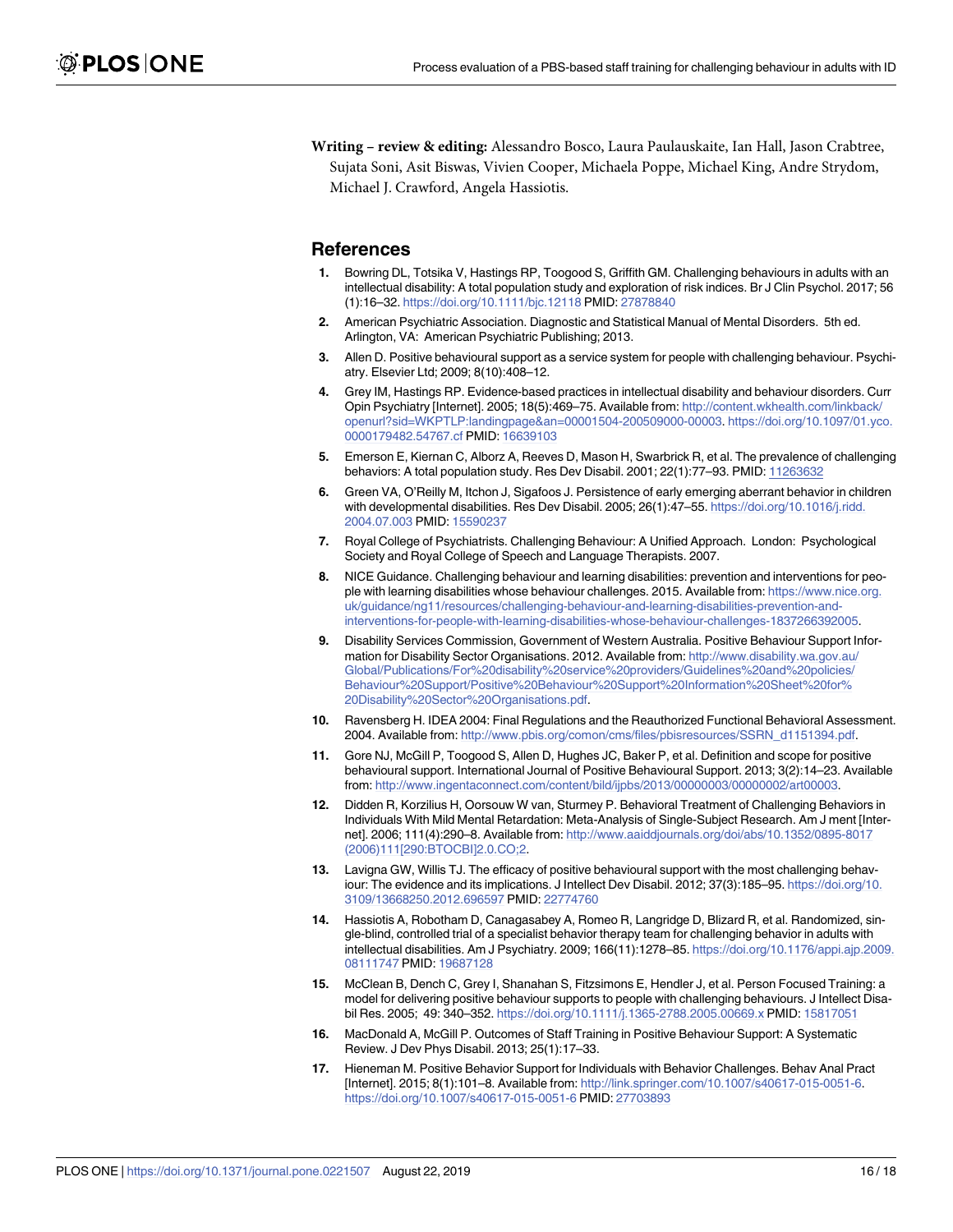- <span id="page-16-0"></span>**[18](#page-1-0).** Craig P, Dieppe P, Macintyre S, Michie S. Developing and evaluating complex interventions: the new Medical Research Council guidance. 2008; 1655(September):1–6.
- **[19](#page-1-0).** Bonell C, Oakley A, Hargreaves J, Strange V, Rees R. Research methodology: Assessment of generalisability in trials of health interventions, suggested framework and systematic review. BMJ. 2006; 333:346–9. <https://doi.org/10.1136/bmj.333.7563.346> PMID: [16902217](http://www.ncbi.nlm.nih.gov/pubmed/16902217)
- **[20](#page-2-0).** Hawe P, Shiell A, Riley T. Complex interventions: how "out of control" can a randomised controlled trial be? BMJ. 2004; 328: 1561–63. <https://doi.org/10.1136/bmj.328.7455.1561> PMID: [15217878](http://www.ncbi.nlm.nih.gov/pubmed/15217878)
- **[21](#page-2-0).** Moore GF, Audrey S, Barker M, Bond L, Bonell C, Hardeman W, et al. Process evaluation of complex interventions: Medical Research Council guidance. Bmj [Internet]. 2015; 350(mar19 6):h1258–h1258. Available from: <http://www.bmj.com/cgi/doi/10.1136/bmj.h1258> PMID: [25791983](http://www.ncbi.nlm.nih.gov/pubmed/25791983)
- **[22](#page-2-0).** Hassiotis A, Strydom A, Crawford M, Hall I, Omar R, Vickerstaff V, et al. Clinical and cost effectiveness of staff training in Positive Behaviour Support (PBS) for treating challenging behaviour in adults with intellectual disability: A cluster randomised controlled trial. BMC Psychiatry. 2014; 14(1):1–10.
- **[23](#page-2-0).** Department of Health. Transforming Care: A National response to Winterbourne View Hospital: Department of Health Review Final Report. 2012. Available from: [https://www.gov.uk/government/uploads/](https://www.gov.uk/government/uploads/system/uploads/attachment_data/file/213215/final-report.pdf) [system/uploads/attachment\\_data/file/213215/final-report.pdf](https://www.gov.uk/government/uploads/system/uploads/attachment_data/file/213215/final-report.pdf).
- **[24](#page-2-0).** Department of Health. Winterbourne View Review: Concordat: A Programme of Action. 2012. Available from: [https://www.networks.nhs.uk/nhs-networks/south-transforming-care/documents/winterbourne](https://www.networks.nhs.uk/nhs-networks/south-transforming-care/documents/winterbourne-view-concordat/view)[view-concordat/view](https://www.networks.nhs.uk/nhs-networks/south-transforming-care/documents/winterbourne-view-concordat/view).
- **25.** NHS England. Building the right support: National Service Model. 2015. Available from: [https://www.](https://www.england.nhs.uk/learning-disabilities/natplan/) [england.nhs.uk/learning-disabilities/natplan/.](https://www.england.nhs.uk/learning-disabilities/natplan/)
- **26.** Royal College of Psychiatrist. People with learning disability and mental health, behavioural or forensic problems: the role of in-patient services. 2013. Available from: [https://www.rcpsych.ac.uk/pdf/FR%20ID](https://www.rcpsych.ac.uk/pdf/FR%20ID%2003%20for%20website.pdf) [%2003%20for%20website.pdf](https://www.rcpsych.ac.uk/pdf/FR%20ID%2003%20for%20website.pdf).
- **[27](#page-2-0).** NHS Protect. Meeting Needs and Reducing Distress–Guidance on the prevention and management of clinically related challenging behaviour in NHS Settings. 2013. Available from: [http://www.](http://www.nhsemployers.org/news/2013/12/guidance-on-challenging-behaviour-published-by-nhs-protect) [nhsemployers.org/news/2013/12/guidance-on-challenging-behaviour-published-by-nhs-protect.](http://www.nhsemployers.org/news/2013/12/guidance-on-challenging-behaviour-published-by-nhs-protect)
- **[28](#page-2-0).** Hassiotis A, Poppe M, Strydom A, Vickerstaff V, Hall IS, Crabtree J, et al. Clinical outcomes of staff training in positive behaviour support to reduce challenging behaviour in adults with intellectual disability: cluster randomised controlled trial. The British Journal of Psychiatry. Cambridge University Press; 2018; 212(3):161–8. <https://doi.org/10.1192/bjp.2017.34> PMID: [29436314](http://www.ncbi.nlm.nih.gov/pubmed/29436314)
- **[29](#page-3-0).** Kirkpatrick DL. Techniques for evaluating training programs. Journal of American Society of Training Directors. 1959; 13:21–26.
- **[30](#page-3-0).** Hassiotis A, Poppe M, Strydom A, Vickerstaff V, Hall I, Crabtree J, et al. Positive behaviour support training for staff for treating challenging behaviour in people with intellectual disabilities: a cluster RCT. Health Technol Assess. 2018; 22(15). <https://doi.org/10.3310/hta22150> PMID: [29596045](http://www.ncbi.nlm.nih.gov/pubmed/29596045)
- **[31](#page-3-0).** Browning-Wright D, Mayer GR, Saren D. Behaviour Intervention Plan Quality Evaluation Scoring Guide II. The BIP Desk Reference. 2013; 15: 3–39.
- **[32](#page-4-0).** NVivo qualitative data analysis Software; QSR International Pty Ltd. Version 10. 2012.
- **[33](#page-4-0).** Braun V, Clarke V. Using thematic analysis in psychology Using thematic analysis in psychology. Qual Res Psychol [Internet]. 2006; 3(2):77–101. Available from: [http://www.tandfonline.com/action/](http://www.tandfonline.com/action/journalInformation?journalCode=uqrp20%5Cn) [journalInformation?journalCode=uqrp20%5Cn](http://www.tandfonline.com/action/journalInformation?journalCode=uqrp20%5Cn)[http://www.tandfonline.com/loi/uqrp20%5Cnhttp://dx.](http://www.tandfonline.com/loi/uqrp20%5Cnhttp://dx.doi.org/10.1191/1478088706qp063oa) [doi.org/10.1191/1478088706qp063oa](http://www.tandfonline.com/loi/uqrp20%5Cnhttp://dx.doi.org/10.1191/1478088706qp063oa).
- **[34](#page-4-0).** Landis JR, Koch GG. The Measurement of Observer Agreement for Categorical Data Published by: International Biometric Society Stable URL: [http://www.jstor.org/stable/2529310.](http://www.jstor.org/stable/2529310) 2016; 33(1):159–74.
- **[35](#page-12-0).** Abshire M, Dinglas VD, Cajita MIA, Eakin MN, Needham DM, Himmelfarb CD. Participant retention practices in longitudinal clinical research studies with high retention rates. BMC Medical Research Methodology. 2017; 17(1):1–10. <https://doi.org/10.1186/s12874-016-0277-1>
- **[36](#page-12-0).** Matthews L, Mitchell F, Stalker K, McConnachie A, Murray H, Melling C, et al. Process evaluation of the Walk Well study: A cluster-randomised controlled trial of a community based walking programme for adults with intellectual disabilities. BMC Public Health [Internet]. BMC Public Health; 2016; 16(1):1–11. Available from: <http://dx.doi.org/10.1186/s12889-016-3179-6>.
- **[37](#page-12-0).** Sundblom E, Bergström H, Ellinder LS. Understanding the Implementation Process of a Multi-Component Health Promotion Intervention for Adults with Intellectual Disabilities in Sweden. J Appl Res Intellect Disabil. 2015; 28(4):296–306. <https://doi.org/10.1111/jar.12139> PMID: [25624120](http://www.ncbi.nlm.nih.gov/pubmed/25624120)
- **[38](#page-12-0).** Parsons MB, Rollyson JH, Carolina N, Reid DH. Evidence-Based Staff Training: A Guide for Practitioners. Behavior Analysis in Practice 2012; 5(2):2–11. <https://doi.org/10.1007/BF03391819> PMID: [23730462](http://www.ncbi.nlm.nih.gov/pubmed/23730462)